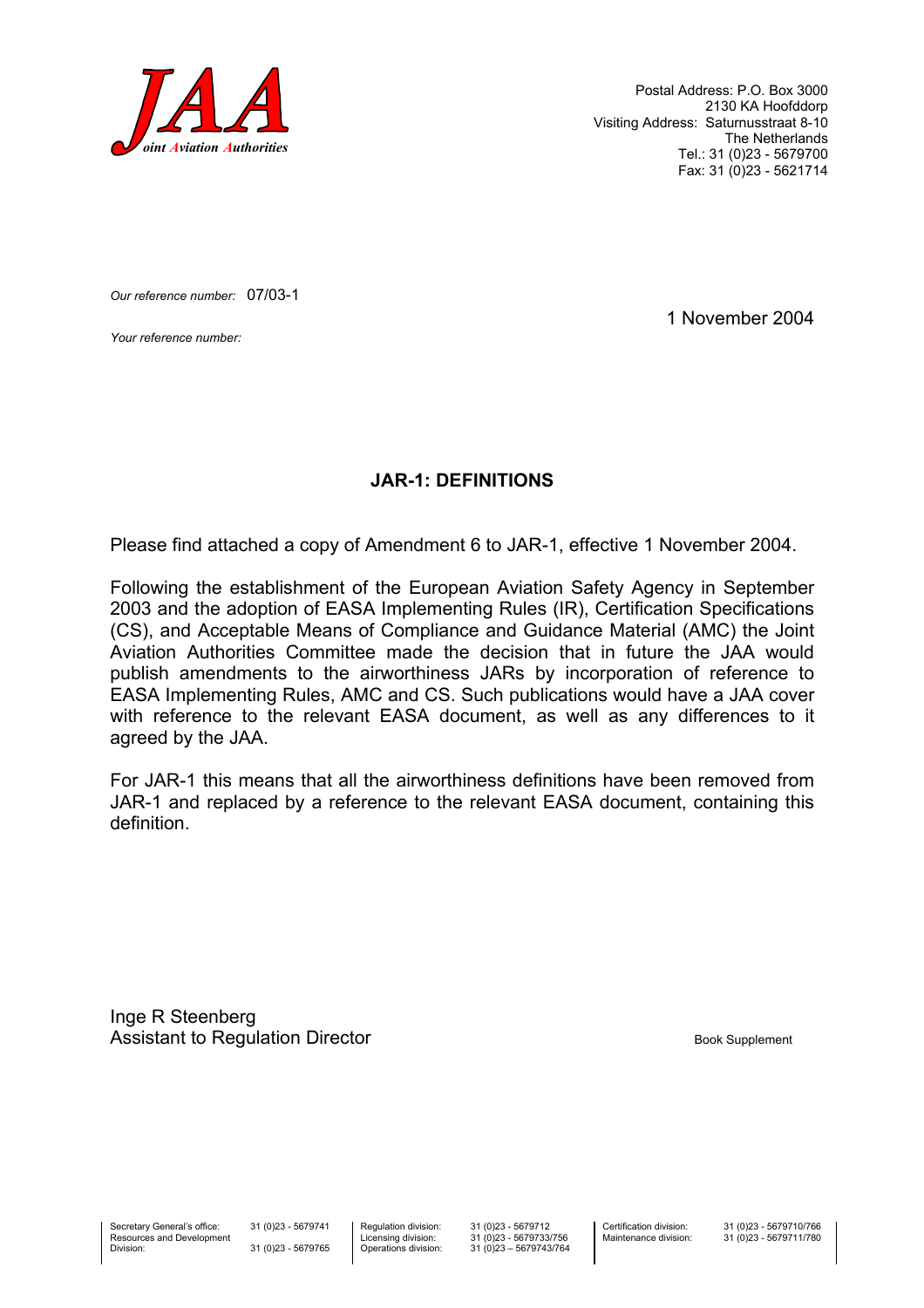# **Joint Aviation Requirements**

## **JAR–1 Definitions and Abbreviations**

**Joint Aviation Authorities**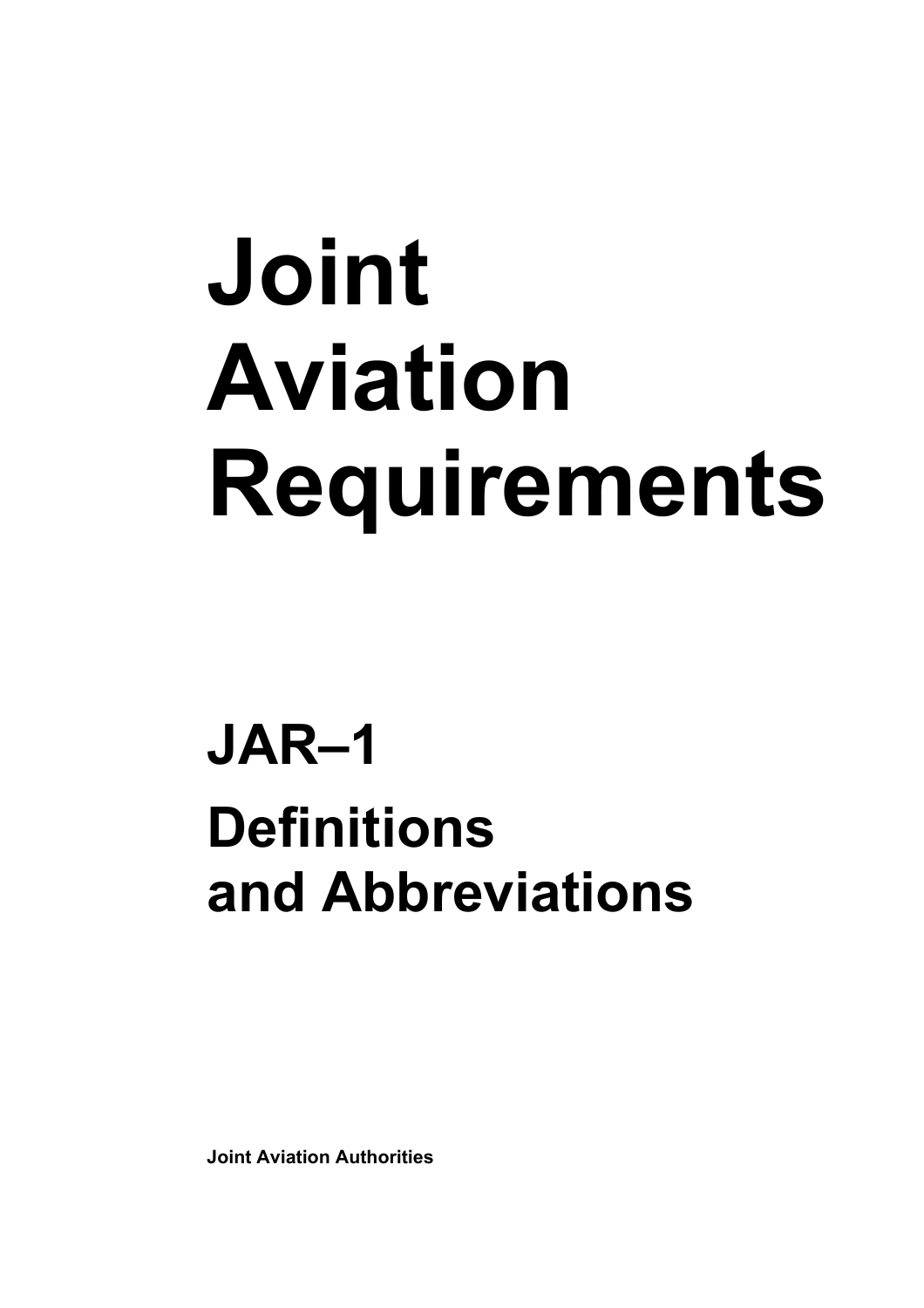# **Joint Aviation Requirements**

## **JAR–1 Definitions and Abbreviations**

Amendment 6 1 November 2004

All rights reserved

Printed and distributed by Global Engineering Documents, 15 Inverness Way East, Englewood, Colorado 80112, USA on behalf of the Joint Aviation Authorities Committee.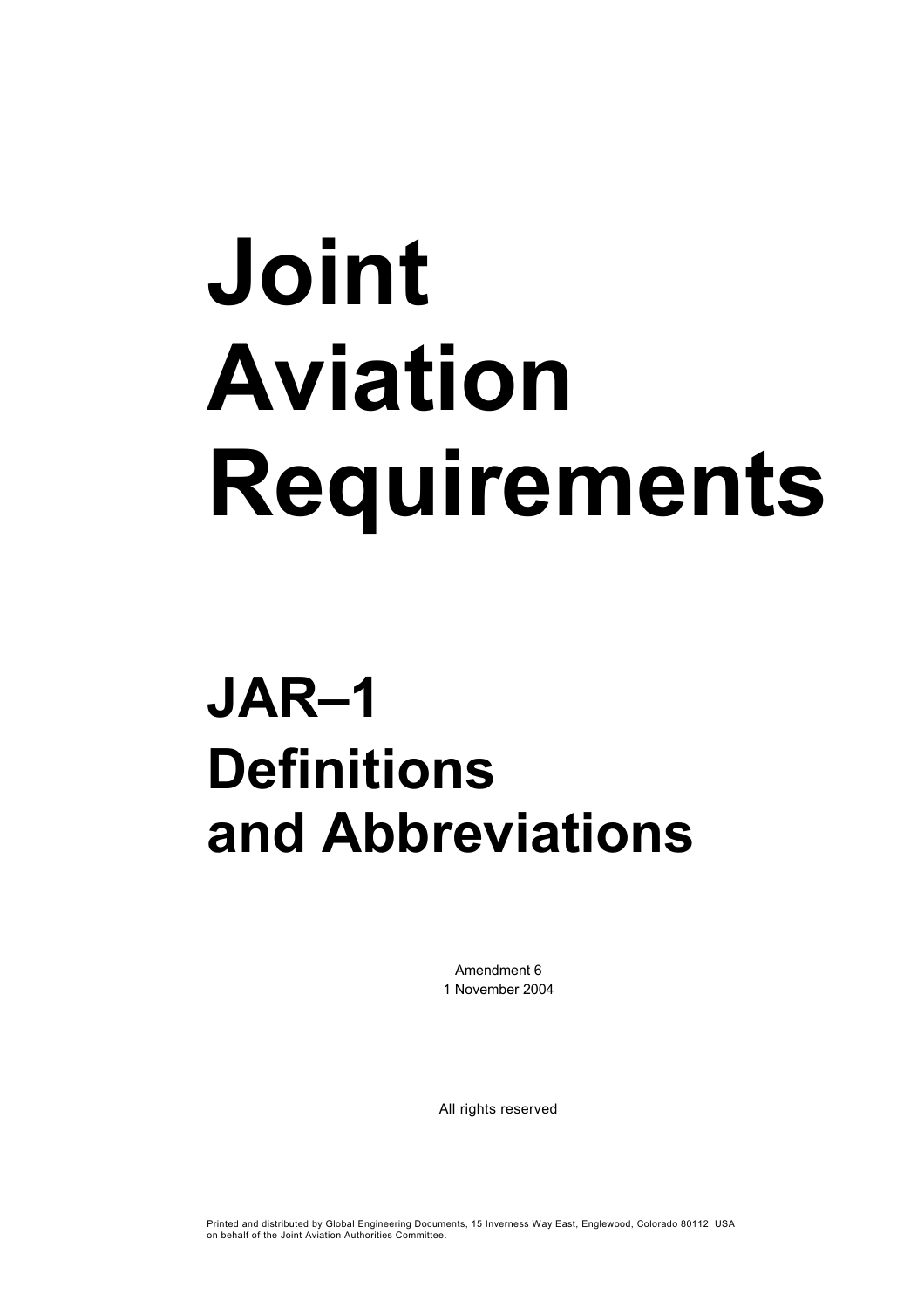The members of the Joint Aviation Authorities Committee are representatives of the Civil Aviation Authorities of the countries that have signed the 'Arrangements Concerning the Development and the Acceptance of Joint Aviation Requirements'. A list of these countries is kept by European Civil Aviation Conference, 3 bis Villa Emile Bergerat, 92522 NEUILLY SUR SEINE Cedex, France.\*

**[**Further printed copies of the Joint Aviation Authorities Documents can be purchased from Global Engineering Documents, whose world wide offices are listed on the JAA website (www.jaa.nl) and Global website (www.global.ihs.com).

For electronic versions of Joint Aviation Authorities Documents please refer to the website of Information Handling Services (IHS) on www.ihsaviation.com, where you will find information on how to order.

Enquiries regarding the contents should be addressed to Central JAA, Saturnusstraat 8–10, PO Box 3000, 2130 KA HOOFDDORP, Netherlands (Fax No. (31) 23 5621714). **]**

\* These countries are:-

**<sup>[</sup>**Albania, Armenia**,** Austria, Belgium, Bulgaria, Croatia, Cyprus, Czech Republic, Denmark, Estonia, European Aviation Safety Agency, Finland, Former Yugoslav Republic of Macedonia (FYROM), France, Germany, Greece, Hungary, Iceland, Ireland, Italy, Latvia, Lithuania, Luxembourg, Malta, Monaco, Netherlands, Norway, Poland, Portugal, Republic of Moldova, Romania, Slovak Republic, Slovenia, Spain, Sweden, Switzerland, Turkey, Ukraine & United Kingdom.**]**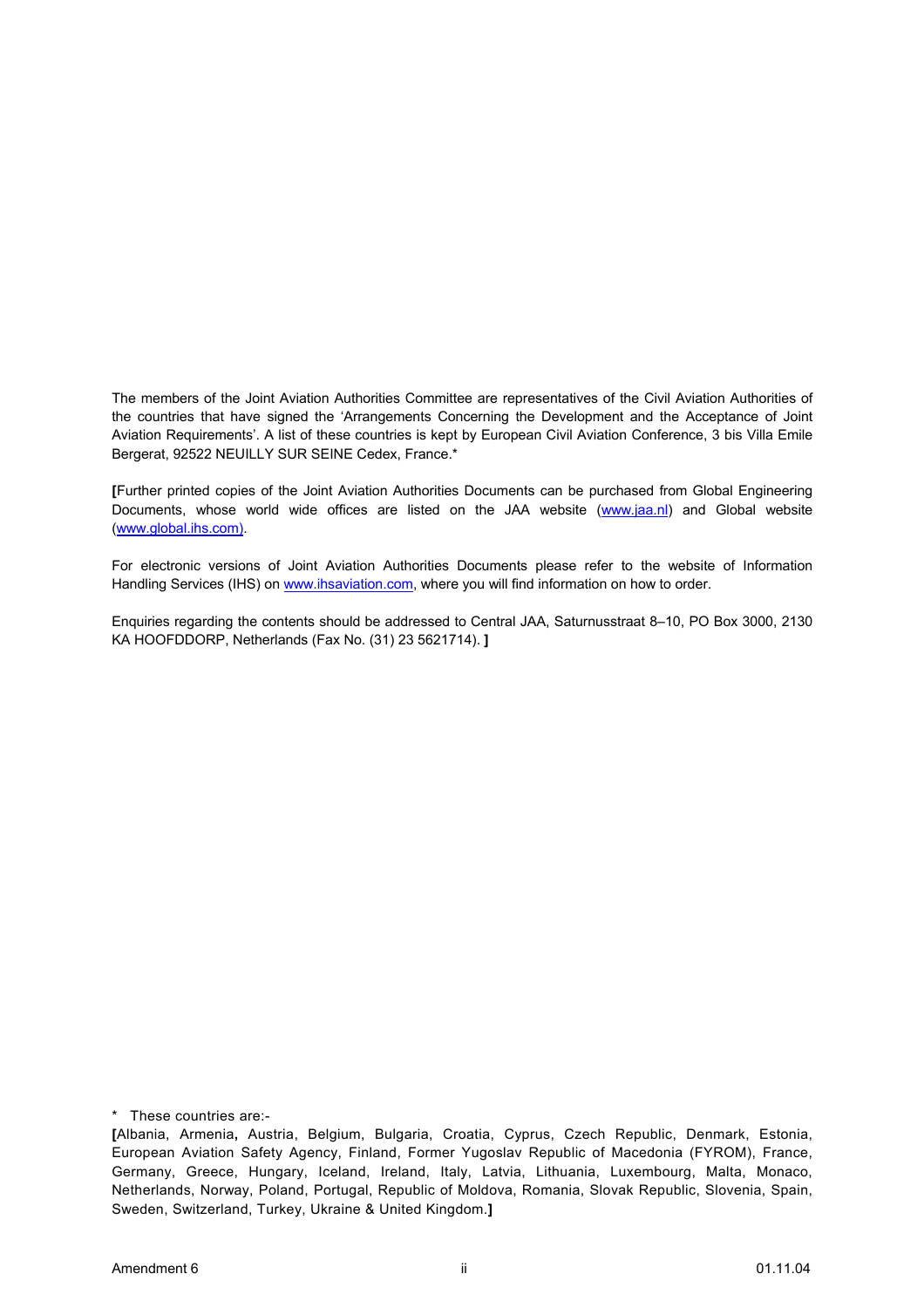#### **CONTENTS**

#### **JAR–1**

#### **DEFINITIONS**

FOREWORD

CHECK LIST OF PAGES

PREAMBLES

SECTION 1 - DEFINITIONS AND ABBREVIATIONS

SECTION 2 - ACCEPTABLE MEANS OF COMPLIANCE (AMC) / INTERPRETATIVE & EXPLANATORY MATERIAL (IEM)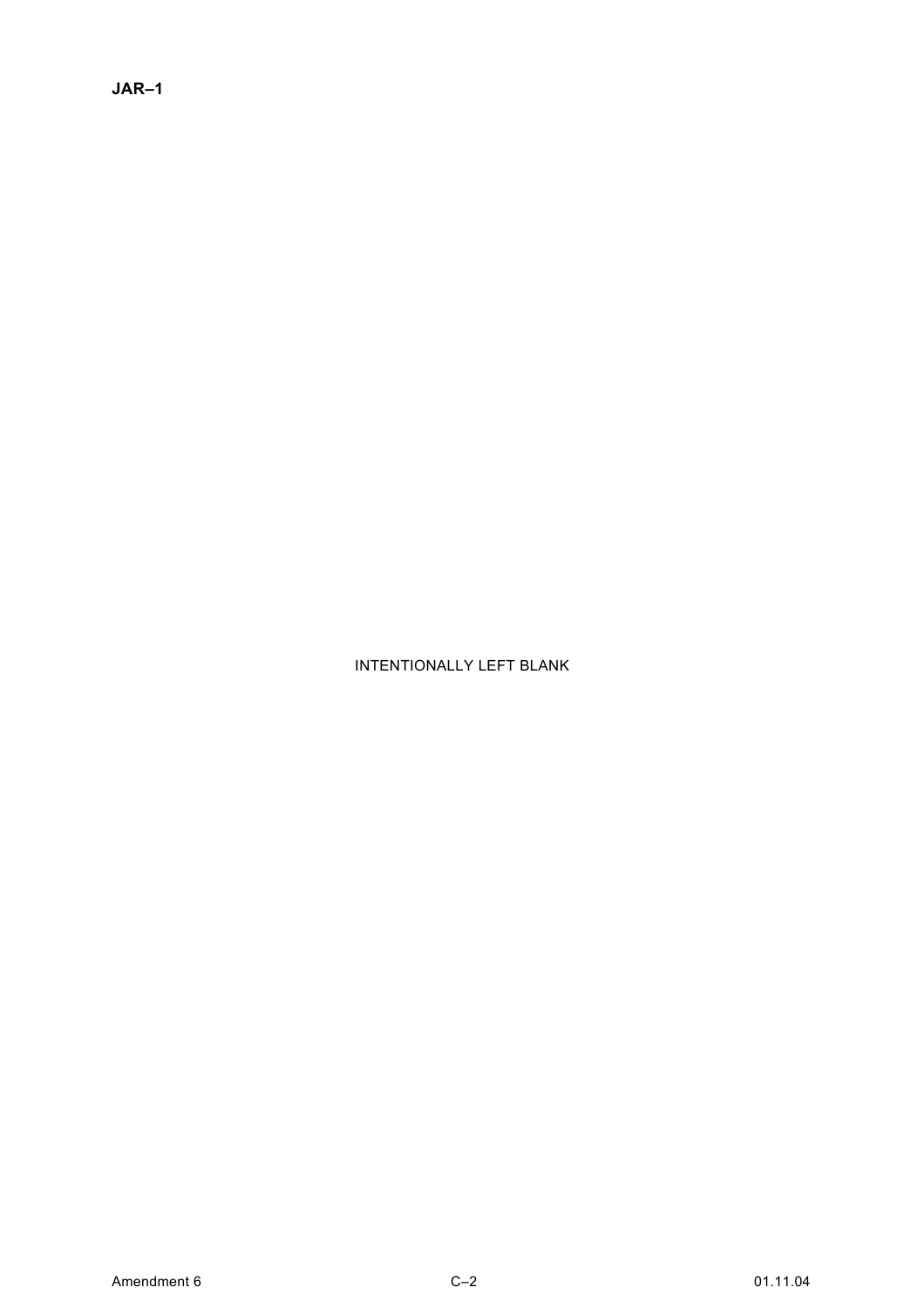#### **JAR–1**

#### **FOREWORD**

- 1 The Civil Aviation Authorities of certain European countries have agreed common comprehensive and detailed aviation requirements (referred to as the Joint Aviation Requirements (JAR) with a view to minimising Type Certification problems on joint ventures, and also to facilitate the export and import of aviation products.
- 2 The JAR are recognised by the Civil Aviation Authorities of participating countries as an acceptable basis for showing compliance with their national airworthiness codes.
- 3 This JAR–1 contains definitions and abbreviations of terms used in other JAR Codes. JAR–1 is based partly on those definitions contained in ICAO Annexes, and partly on the Federal Aviation Administration's FAR Part 1.
- 4 Definitions which are identical to those in the ICAO Annexes are marked thus #. Definitions which are identical to those in FAR Part 1 are marked thus \*.
- 5 New, amended and corrected text is enclosed within heavy brackets.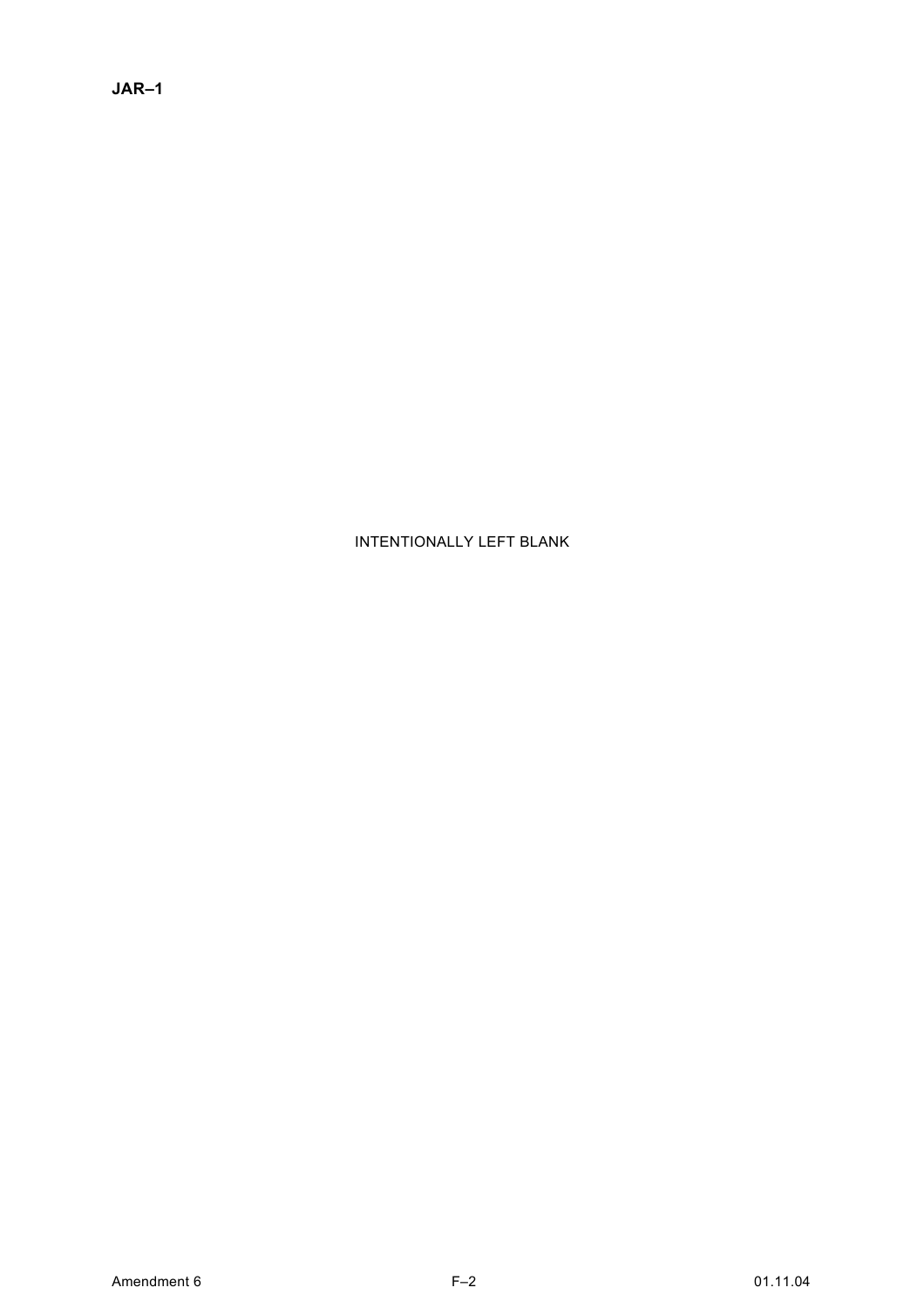#### **JOINT AVIATION REQUIREMENTS**

#### **CHECK LIST of PAGES**

#### **JAR–1 DEFINITIONS**

#### AMENDMENT 6, DATED 01.11.04

The following pages of JAR–1 are now current:

| Page No.          | Legend      |              |
|-------------------|-------------|--------------|
| <b>Title Page</b> | Amendment 6 | 01.11.04     |
| ii.               | Amendment 6 | 01.11.04     |
| $C-1$             | Amendment 6 | 01.11.04     |
| $C-2$             | Amendment 6 | 01.11.04     |
| $F-1$             | Amendment 6 | 01.11.04     |
| $F-2$             | Amendment 6 | 01.11.04     |
| $CL-1$            | Amendment 6 | 01.11.04     |
| $CL-2$            | Amendment 6 | 01.11.04     |
| $P-1$             | Change 5    | 15 July 1996 |
| $P - 2$           | Change 5    | 15 July 1996 |
| $P-3$             | Change 5    | 15 July 1996 |
| $P-4$             | Amendment 6 | 01.11.04     |

#### **SECTION 1**

| $1 - 1$  | Amendment 6 | 01.11.04 |
|----------|-------------|----------|
| $1 - 2$  | Amendment 6 | 01.11.04 |
| $1 - 3$  | Amendment 6 | 01.11.04 |
| $1 - 4$  | Amendment 6 | 01.11.04 |
| $1 - 5$  | Amendment 6 | 01.11.04 |
| $1 - 6$  | Amendment 6 | 01.11.04 |
| $1 - 7$  | Amendment 6 | 01.11.04 |
| $1 - 8$  | Amendment 6 | 01.11.04 |
| $1 - 9$  | Amendment 6 | 01.11.04 |
| $1 - 10$ | Amendment 6 | 01.11.04 |
| $1 - 11$ | Amendment 6 | 01.11.04 |
| $1 - 12$ | Amendment 6 | 01.11.04 |
| $1 - 13$ | Amendment 6 | 01.11.04 |
| $1 - 14$ | Amendment 6 | 01.11.04 |
| $1 - 15$ | Amendment 6 | 01.11.04 |
| $1 - 16$ | Amendment 6 | 01.11.04 |
| $1 - 17$ | Amendment 6 | 01.11.04 |
| $1 - 18$ | Amendment 6 | 01.11.04 |
|          |             |          |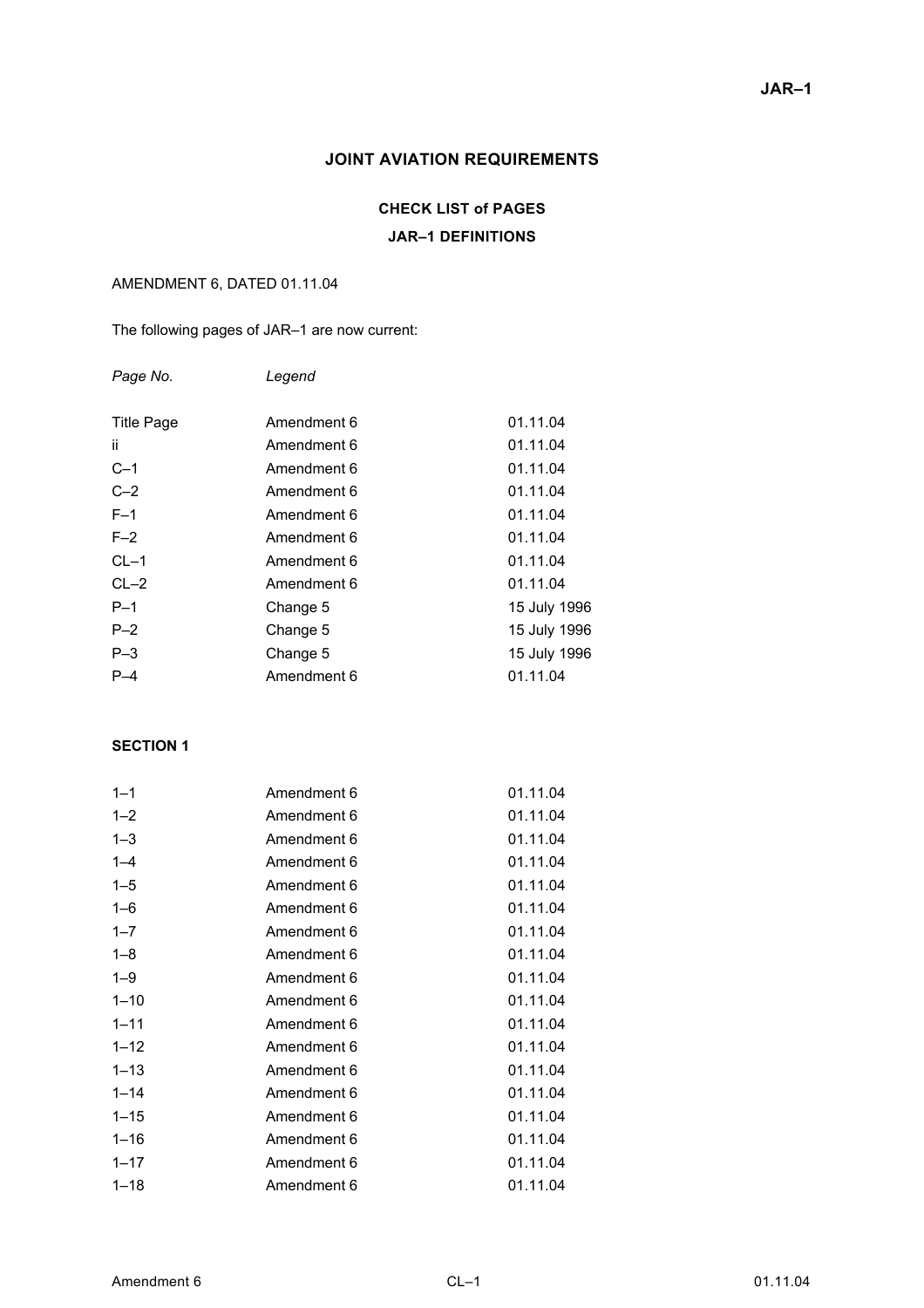#### **JAR–1**

*Page No. Legend* 

#### **SECTION 2**

| $2 - 1$ | Amendment 6 | 01.11.04 |
|---------|-------------|----------|
| $2 - 2$ | Amendment 6 | 01.11.04 |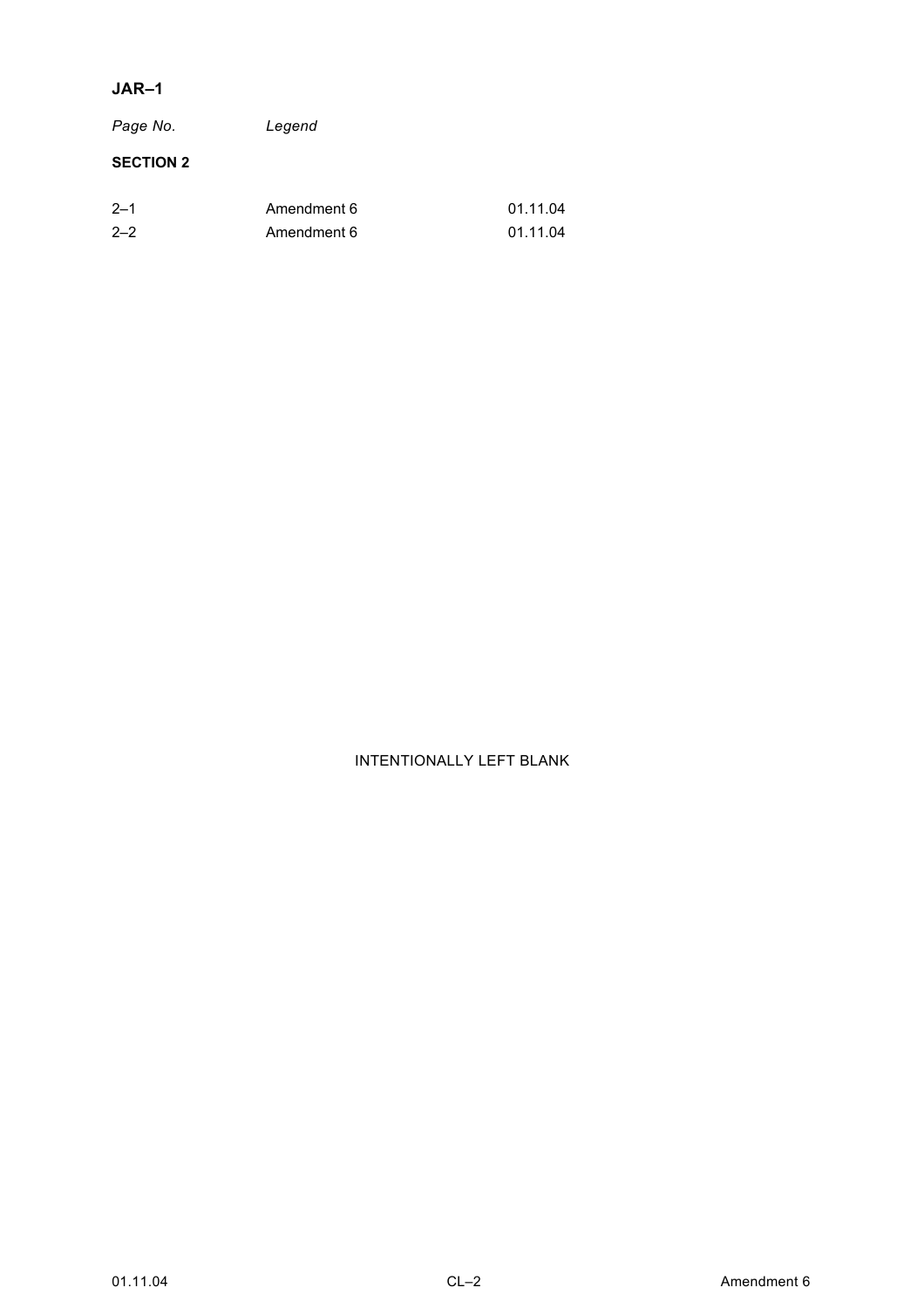#### **PREAMBLES**

#### **JAR–1**

This issue of JAR–1 contains definitions and abbreviations pertinent to those Parts of JAR so far issued, hence no reference will be found, for example, to helicopters or helicopter engines.

JAR–1 will be amended as necessary when other Parts of JAR are issued.

#### Amendment 1 **Effective: 30.11.77**

Definitions of ' $V_D/M_D$ ', ' $V_{Tmax}$ ' and ' $V_3$ ' have been added.

Definitions of various terms and abbreviations used in the oxygen system requirements of JAR–25, Sub-part F, have been added.

Definitions of 'Fireproof', 'Fire-resistant' and 'Standard Flame' have been added.

A definition of 'Harness' has been added.

#### Amendment 2 **Effective: 4.8.80**

Definitions of 'TSO' and 'MIL Spec' have been added.

Definitions of 'Detent', 'Gate' and 'Safety Catch' have been added.

The definition of 'Accelerate-stop Distance' has been deleted.

A definition of ' $V_1$ ' has been added.

A definition of 'Notice of Proposed Amendment' has been added.

The definition of 'True Airspeed' has been amended.

Definitions of 'Sailplane' and 'Powered Sailplane' have been added.

Definitions of 'V<sub>H</sub>' and 'V<sub>Y</sub>' have been added.

A definition of 'NPA' has been added.

A definition of 'Normal operating differential pressure' has been added.

A definition of ' $V_T$ ' has been added.

A definition of ' $V_W$ ' has been added.

Amendment 3 Effective: 1.7.81

First Issue Effective: 9.4.76

15 July 1996 P–1 Change 5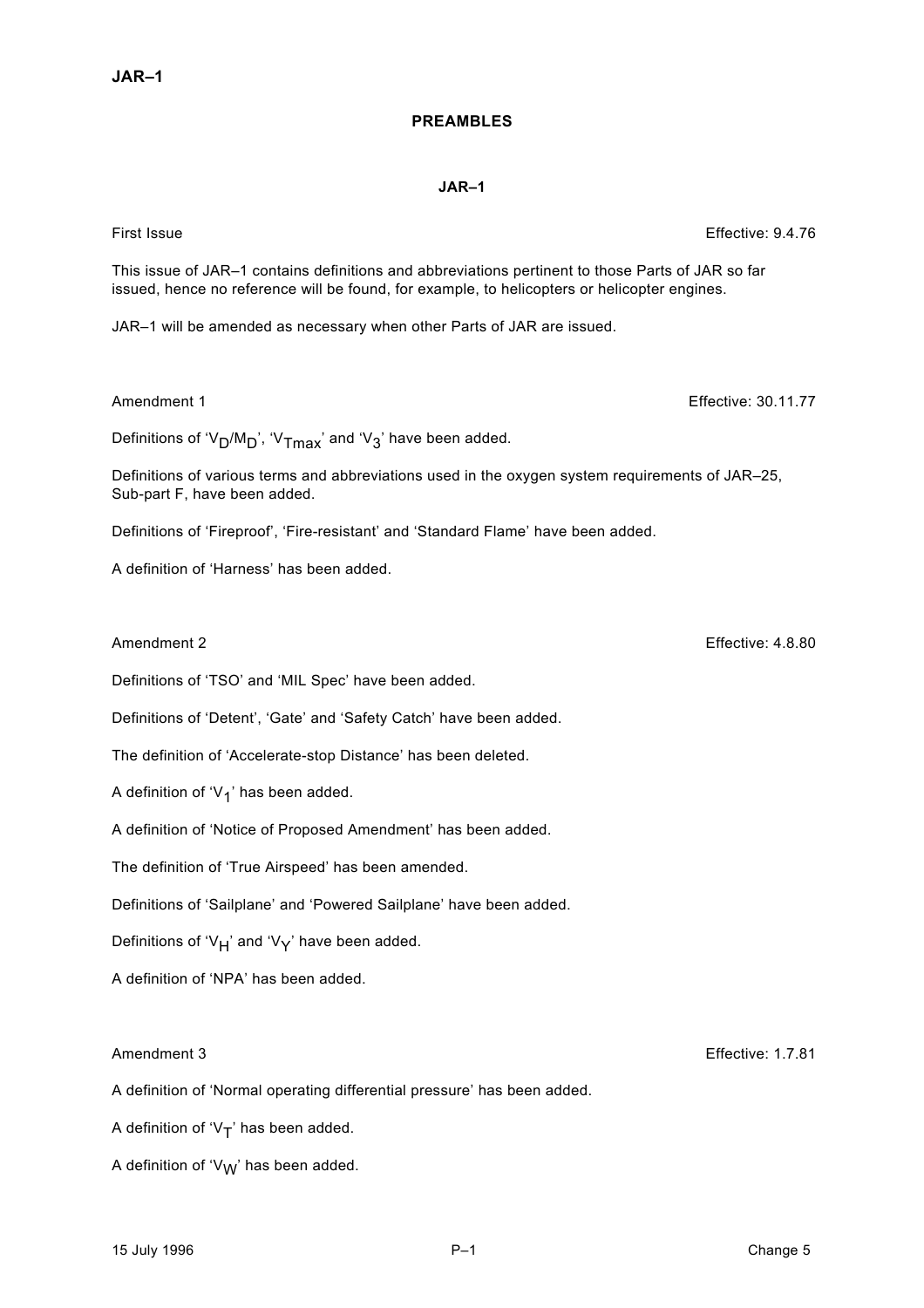#### **JAR–1**

The main purpose of this amendment is to incorporate the engine and propeller definitions which have been temporarily included in JAR–E. The definitions will be deleted from JAR–E by a future amendment.

Also, the definitions applicable to auxiliary power units from JAR–APU have been incorporated.

The following other amendments have also been made:–

An amendment to the JAR Secretariat address on page ii.

Addition of new paragraphs to the Foreword and revision of other paragraphs.

Incorporation of minor editorial improvements in several places.

Boxes have been put round the National Variants.

Addition of the definition of  $V_{S10}$ .

Change 5 Effective 15.7.96

The main purpose of this Amendment is to incorporate the priority definitions contained in NPA 1–7. Many of these derive from the need for definitions following the adoption of JAR–OPS. NPA 1–5 'Rotorcraft definitions', drafted following the adoption of JAR–27 & JAR–29, is also incorporated in this amendment. A number of definitions arising from NPA 25D–181 Rev 3 & NPA 1–2 are included. NPA 25D–181 Rev 3 allows for the deletion of the remaining National Variants in JAR–1 (French NVs for Fireproof & Fire–resistant).

The following amendments have been made:–

An amendment to the addresses and the list of JAA member States on page ii.

Revision of the Foreword.

Incorporation of minor editorial improvements in several places.

A definition of 'Accepted/Acceptable' has been added, arising from NPA 1–7.

A definition of 'Aerial Work' has been added, arising from NPA 1–7.

The definition of 'Aircraft' has been amended, arising from NPA 1–7.

A definition of 'Aircraft Type' has been added, arising from NPA 1–7.

The definition of 'Approved' has been deleted, and is replaced by a definition of 'Approved by the Authority', arising from NPA 1–7.

The definition of 'Authority' has been amended, arising from NPA 1–7.

A definition of 'Autorotation' has been added, arising from NPA 1–5.

A definition of 'Auxiliary rotor' has been added, arising from NPA 1–5.

A definition of 'Category' has been added, arising from NPA 1–5 & NPA 1–7.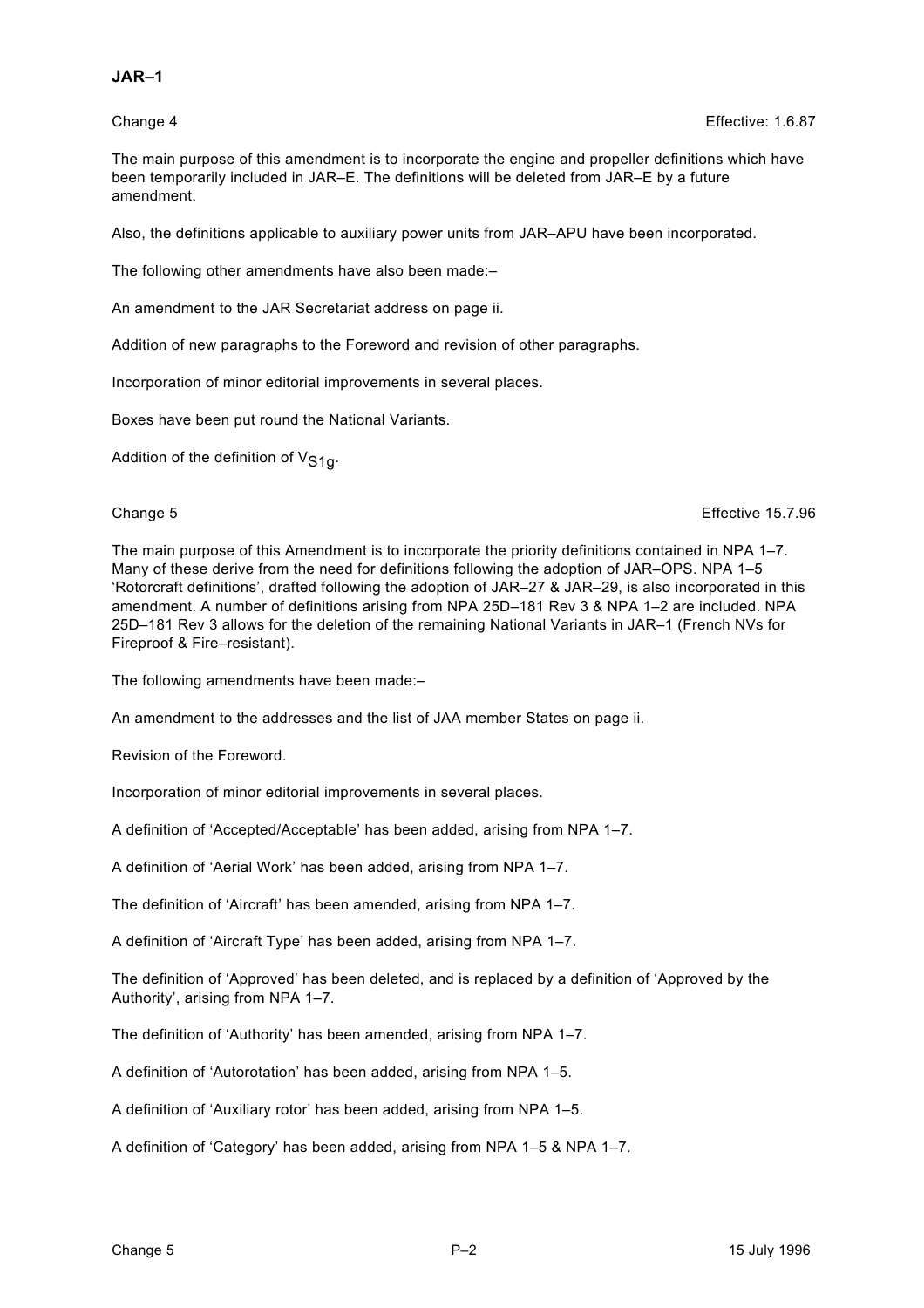The definition of 'Category II operation' is deleted, arising from 'Category' in NPA 1-7.

A definition of 'Commercial Air Transportation' has been added, arising from NPA 1–7.

The definition of 'Commuter aeroplane category', introduced into OP 1/91/1 (NPA 1–4) is deleted, arising from NPA 1–7.

A definition of 'Engine Type' has been added, arising from NPA 1–7.

A definition of 'External load' has been added, arising from NPA 1–5.

A definition of 'External-load attaching means' has been added, arising from NPA 1–5.

A definition of 'Final take-off speed' has been added, arising from NPA 1–2.

The definition of 'Fireproof' has been amended, arising from NPA 25D–181 Rev 3.

The French NV for 'Fireproof' has been deleted, arising from NPA 25D–181 Rev 3.

The definition of 'Fire-resistant' has been amended, arising from NPA 25D–181 Rev 3.

The French NV for 'Fire-resistant' has been deleted, arising from NPA 25D–181 Rev 3.

The definition of 'Flight Time' has been amended, arising from NPA 1–7.

A definition of 'Gyroplane' has been added, arising from NPA 1–5.

A definition of 'Helicopter' has been added, arising from NPA 1–5 & NPA 1–7.

A definition of 'Heliport' has been added, arising from NPA 1–5.

The definition of 'Large aeroplane' has been amended, first by OP 1/91/1 (NPA 1–4), and subsequently further amended by NPA 1–7.

A definition of 'Main rotor(s)' has been added, arising from NPA 1–5.

A definition of 'Maintenance' has been added, arising from NPA 1–7.

A definition of 'Reference landing speed' has been added, arising from NPA 1–2.

A definition of 'Rotorcraft' has been added, arising from NPA 1–5.

A definition of 'Rotorcraft-load combination' has been added, arising from NPA 1–5.

The definition of 'Standard Flame' is deleted, arising from NPA 25D–181 Rev 3.

A definition of 'Take-off safety speed' has been added, arising from NPA 1–5.

Texts in Section 2 have been re-named as either IEM or AMC from the existing title, 'ACJ'.

The definition of 'CAT II' is deleted, arising from the introduction 'Category' in NPA 1–7.

A definition of 'LDP' has been added, arising from NPA 1–5.

A definition of 'OEI' has been added, arising from NPA 1–5.

A definition of 'rpm' has been added, arising from NPA 1–5.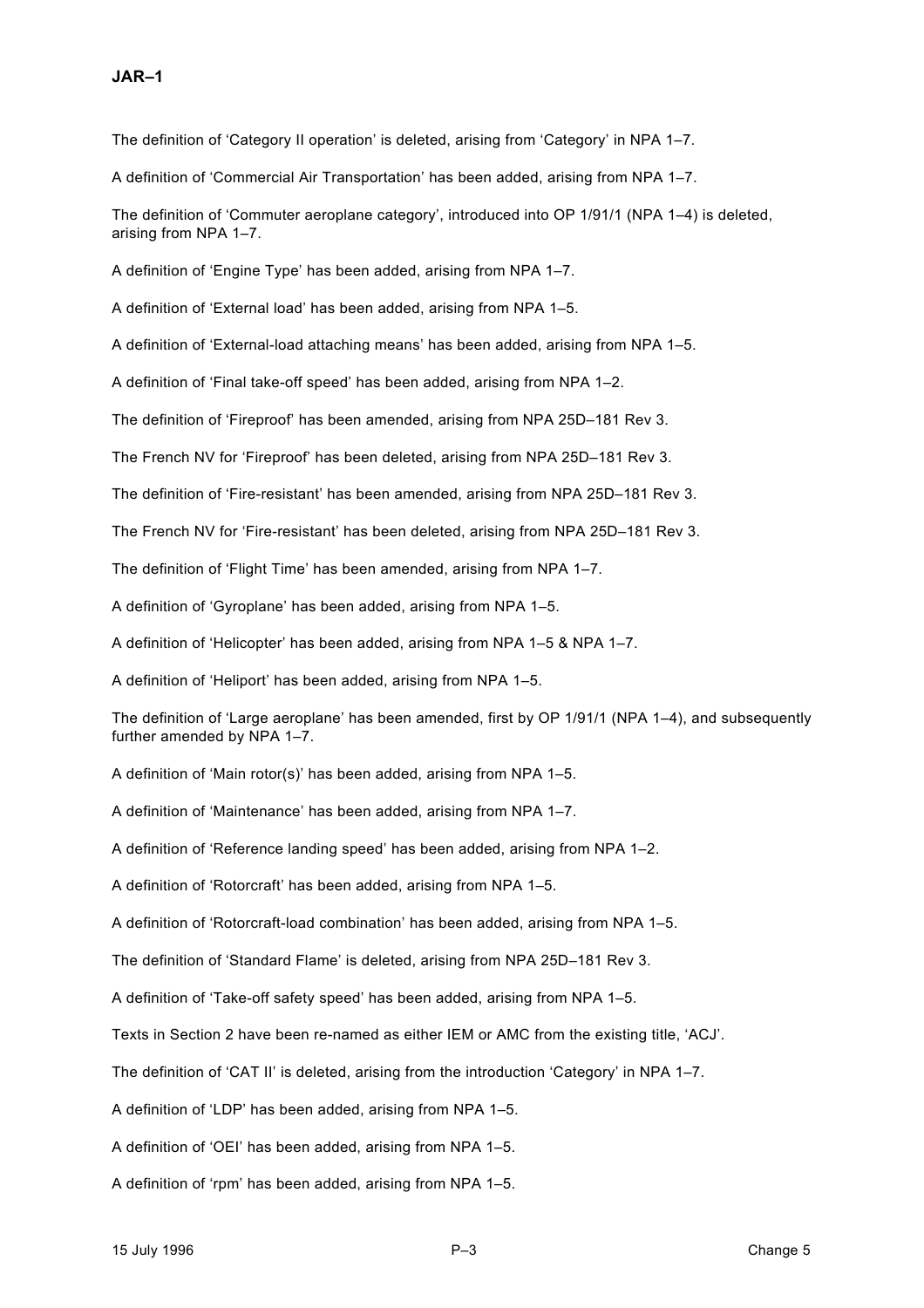#### **JAR–1**

A definition of 'TDP' has been added, arising from NPA 1–5. The definition of ' $V_{AT}$ ' is deleted, arising from NPA 1-2. A definition of ' $V_{\text{FTO}}$ ' has been added, arising from NPA 1–2. A definition of ' $V_{RFF}$ ' has been added, arising from NPA 1–2. A definition of ' $V<sub>TOS</sub>$ ' has been added, arising from NPA 1-5. An IEM to 'Commercial Air Transportation' has been added, arising from NPA 1 –7.

#### Amendment 6 01.11.04

The purpose of this amendment is to introduce NPAs 1-8, 1-10, 1-6, and to delete airworthiness definitions, making reference to EASA CS Definitions.

The following amendments have been made:

Definition of 'Acceleration Datum Conditions' has been deleted, arising from NPA 1-6.

Definition of 'Civil Aircraft' has been added, arising from NPA 1-8.

Definition of 'Class' has been added, arising from NPA 1-8.

Definition of 'Commander' has been added, arising from NPA 1-8.

Definition of 'Co-pilot' has been added, arising from NPA 1-8.

Definition of 'Microlight' has been added, arising from NPA 1-10.

Definition of 'Pilot-in-Command' has been added, arising from NPA 1-8.

Definition of 'Pilot flying (PF)' has been added, arising from NPA 1-8.

Definition of 'Pilot not flying (PNF)' has been added, arising from NPA 1-8.

Definition of 'PF' has been added, arising from NPA 1-8.

Definition of 'PNF' has been added, arising from NPA 1-8.

An IEM for the Definition of 'Class' has been added, arising from NPA 1-8.

An IEM for the Definition of 'Commander' has been added, arising from NPA 1-8.

An IEM for the Definition of 'Pilot flying' has been added, arising from NPA 1-8.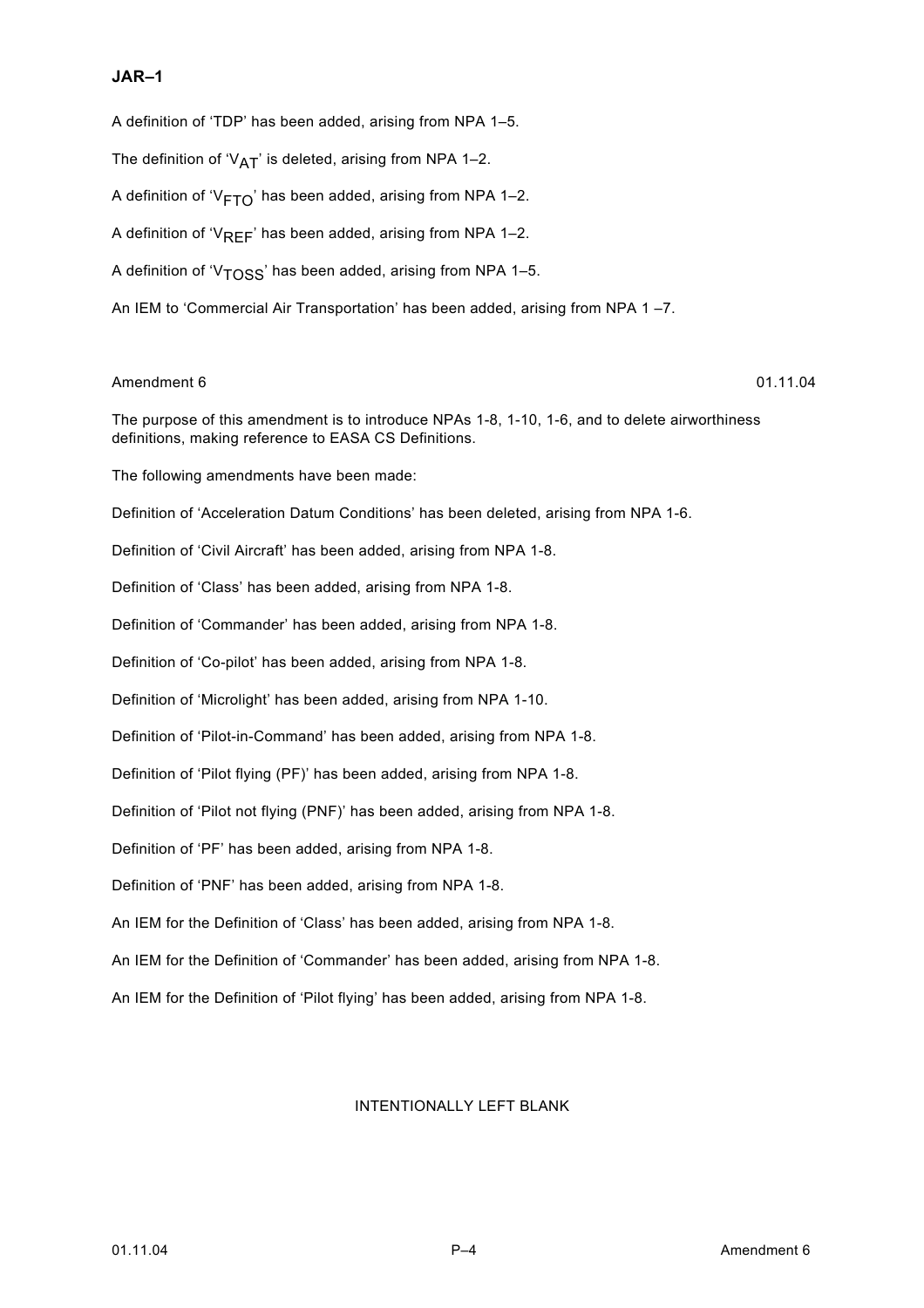#### *JAR 1.1 General Definitions*

 **'Accepted/Acceptable'** means not objected to by the Authority as suitable for the purpose intended.

[Ch. 5, 15.7.96]

**'Adjustable Pitch Propeller' [ ]**  [Amdt. 6, 01.11.04]

**#'Aerial Work'** means an aircraft operation in which an aircraft is used for specialised services such as agriculture, construction, photography, surveying, observation and patrol, search and rescue, aerial advertisement, etc.

[Ch. 5, 15.7.96]

**\*'Aerodynamic coefficients'**  ref. EASA CS-Definitions.

[Amdt. 6, 01.11.04]

**\*'Aeroplane'**  ref. EASA CS-Definitions.

[Ch. 4, 1.6.87; Amdt. 6, 01.11.04]

**\*'Airborne'**  ref. EASA CS-Definitions.

[Amdt. 6, 01.11.04]

**#'Aircraft'** ref. EASA CS-Definitions.

[Ch. 5, 15.7.96]

**'Aircraft Type'** as used with respect to;

- a. licensing and operations of flight crew, is defined in JAR–FCL;
- b. type certification of aircraft, is defined in JAR–21;
- c. cabin crew, is defined in JAR–OPS; or
- d. certifying staff, is defined in JAR–145.

[Ch. 5, 15.7.96]

**'Aircraft Variant'** as used with respect to the licensing and operation of flight crew, means an aircraft of the same basic certificated type which contain modifications not resulting in significant changes of handling and/or flight characteristic, or flight crew complement, but causing significant changes to equipment and/or procedures.

[Ch. 5, 15.7.96]

**\*'Airframe'**  ref. EASA CS-Definitions.

[Amdt. 6, 01.11.04]

**\*'Alternate airport'** means an airport at which an aircraft may land if a landing at the intended airport becomes inadvisable.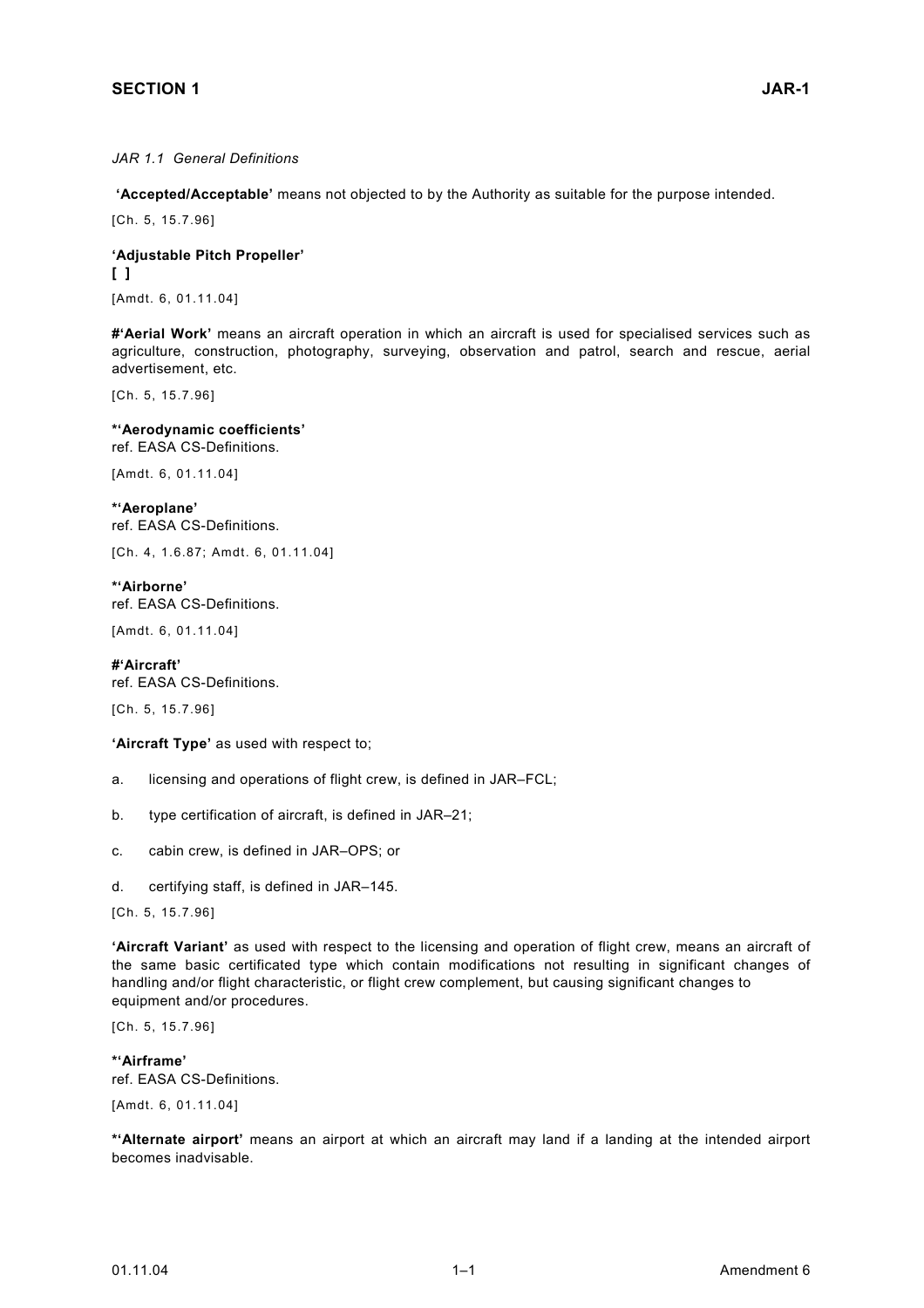**'Applicant'** means a person applying for approval of an aircraft or any part thereof. **[ ]** 

[Ch. 4, 1.6.87; Amdt. 6, 01.11.04]

**'Approved by the Authority'** means documented by the Authority as suitable for the purpose intended.

[Ch. 5, 15.7.96]

**'Atmosphere, International Standard'**  ref. EASA CS-Definitions.

[Ch. 4, 1.6.87; Amdt. 6, 01.11.04]

**'Authority'** means the competent body responsible for the safety regulation of Civil Aviation. (See IEM 1.1, Authority).

[Ch. 5, 15.7.96]

**\*'Autorotation'**  ref. EASA CS-Definitions.

[Ch. 5, 15.7.96; Amdt. 6, 01.11.04]

**Auxiliary Power Units:– Definitions applicable to auxiliary power units:–** 

```
a. 'Accessory drives' 
[ ] 
b. 'Auxiliary Power Unit (APU)'. 
[ ] 
c. 'Blade'. 
[ ] 
d. 'Compressor air'. 
[ ] 
e. 'Containment'. 
[ ] 
f. 'Critical rotor stage'. 
[ ] 
g. 'Demonstrate'. 
[ ] 
h. 'Essential APU'. 
[ ] 
i. 'High energy rotor'. 
[ ] 
j. 'Major part'. 
[ ] 
k. 'Maximum allowable speed'. 
[ ] 
l. 'Maximum allowable temperature'. 
[ ]
```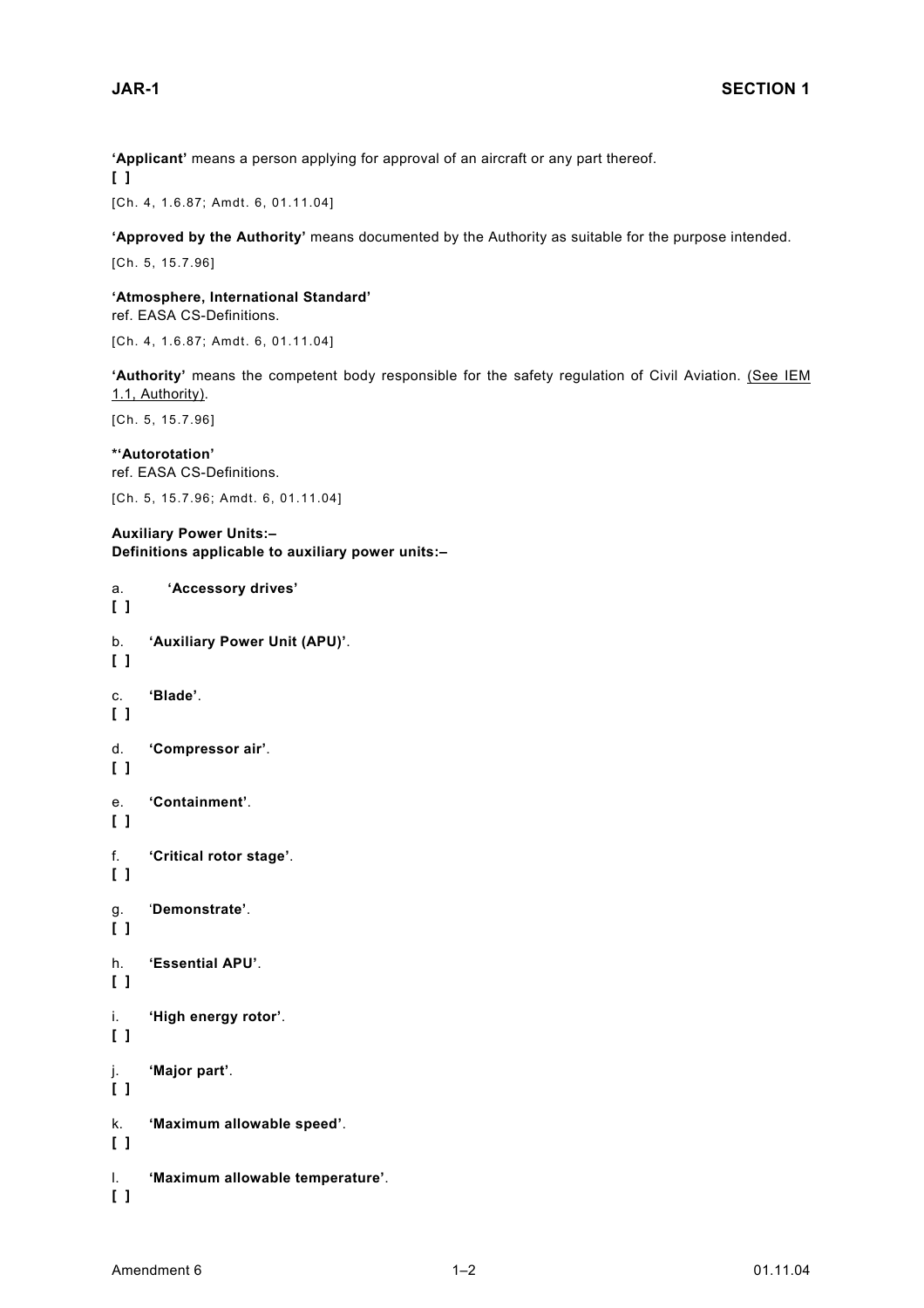**[ ]** 

**[ ]** 

**[ ]** 

**[ ]** 

**[ ]** 

**[ ]** 

**[ ]** 

**[ ]** 

**[ ]** 

m **'Minor part'**. n. **'Non-essential APU'**. o. **'Output provisions'**. p. '**Rated output'**. q. **'Rated temperature'**. r. **'Rotor'**. s. **'Start'**. t. **'Substantiate'**. u. **'Type'**. [Ch. 4, 1.6.87; Amdt. 6, 01.11.04] **'Auxiliary rotor'** ref. EASA CS-Definitions. [Ch. 5, 15.7.96; Amdt. 6, 01.11.04] **'Beta Control'**  ref. EASA CS-P. [Ch. 4, 1.6.87; Amdt. 6, 01.11.04] **'Boost Pressure'**  ref. EASA CS-E. [Ch. 4, 1.6.87; Amdt. 6, 01.11.04] **\*'Brake Horsepower'** ref. EASA CS-Definitions. [Amdt. 6, 01.11.04] **\*'Calibrated airspeed'** ref. EASA CS-Definitions. [Amdt. 6, 01.11.04] **'Category'** as used with respect to; a. licensing of flight crew, is defined in JAR–FCL; b. **[ ];**  c. **[ ];** 

d. aerodrome operating minima required in JAR–OPS, is defined in JAR–OPS 1.430;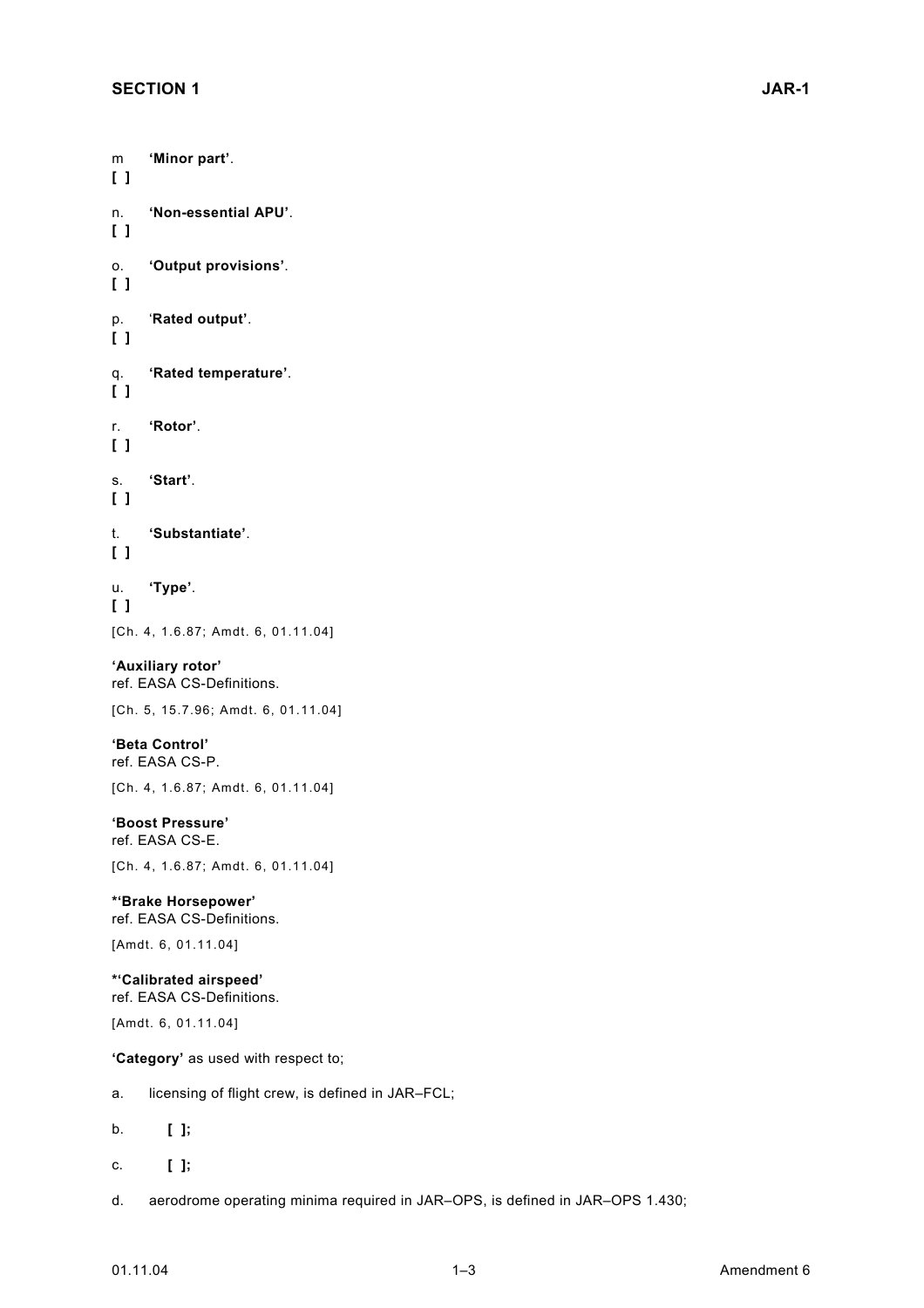#### e. **[ ]**; or

f. all weather operations in accordance with JAR–OPS, is defined in JAR–OPS 1.430.

**[ ]** 

[Ch. 5, 15.7.96; Amdt. 6, 01.11.04]

#### **'Charge Cooling'**

ref. EASA CS-Definitions and CS-E.

[Amdt. 6, 01.11.04]

**'Clearway'** means, for turbine engine powered aeroplanes certificated after August 29, 1959, an area beyond the runway, not less than 152 m (500 ft) wide, centrally located about the extended centreline of the runway, and under the control of the airport authorities. The clearway is expressed in terms of a clearway plane, extending from the end of the runway with an upward slope not exceeding 1·25%, above which no object or terrain protrudes. However, threshold lights may protrude above the plane if their height above the end of the runway is 0·66 m (26 ins) or less and if they are located to each side of the runway.

#### **[ 'Civil Aircraft'**

ref. EASA CS-Definitions.

[Amdt. 6, 01.11.04]

#### **[ 'Class'**

- a. As used with respect to aeroplanes means a group of single-pilot aeroplane types having similar handling and flight characteristics.
- b. Reserved.
- c. Reserved. **]**

[Amdt. 6, 01.11.04]

#### **Climates, Standard**

ref. EASA CS-Definitions.

[Ch. 4, 1.6.87; Amdt. 6, 01.11.04]

**[ 'Commander'** as used with respect to aircraft operations, is defined in JAR-OPS. **]**

[Amdt. 6, 01.11.04]

**'Commercial Air Transportation'** means the transportation by air of passengers, cargo or mail for remuneration or hire. (See IEM 1.1, Commercial Air Transportation.)

[Ch. 5, 15.7.96]

**'Component, Parts, Appliances, Product'** Ref. EASA Basic Regulation and IR Maintenance

[Amdt. 6, 01.11.04]

**'Continuous Maximum Icing'** (see 'Icing Atmospheric Conditions')

[Ch. 4, 1.6.87]

**[ 'Co-pilot'** means a pilot serving in any piloting capacity other than as pilot-in-command or commander, but excluding a pilot who is on board the aircraft for the sole purpose of receiving flight instruction for a licence or rating. **]** 

[Amdt. 6, 01.11.04]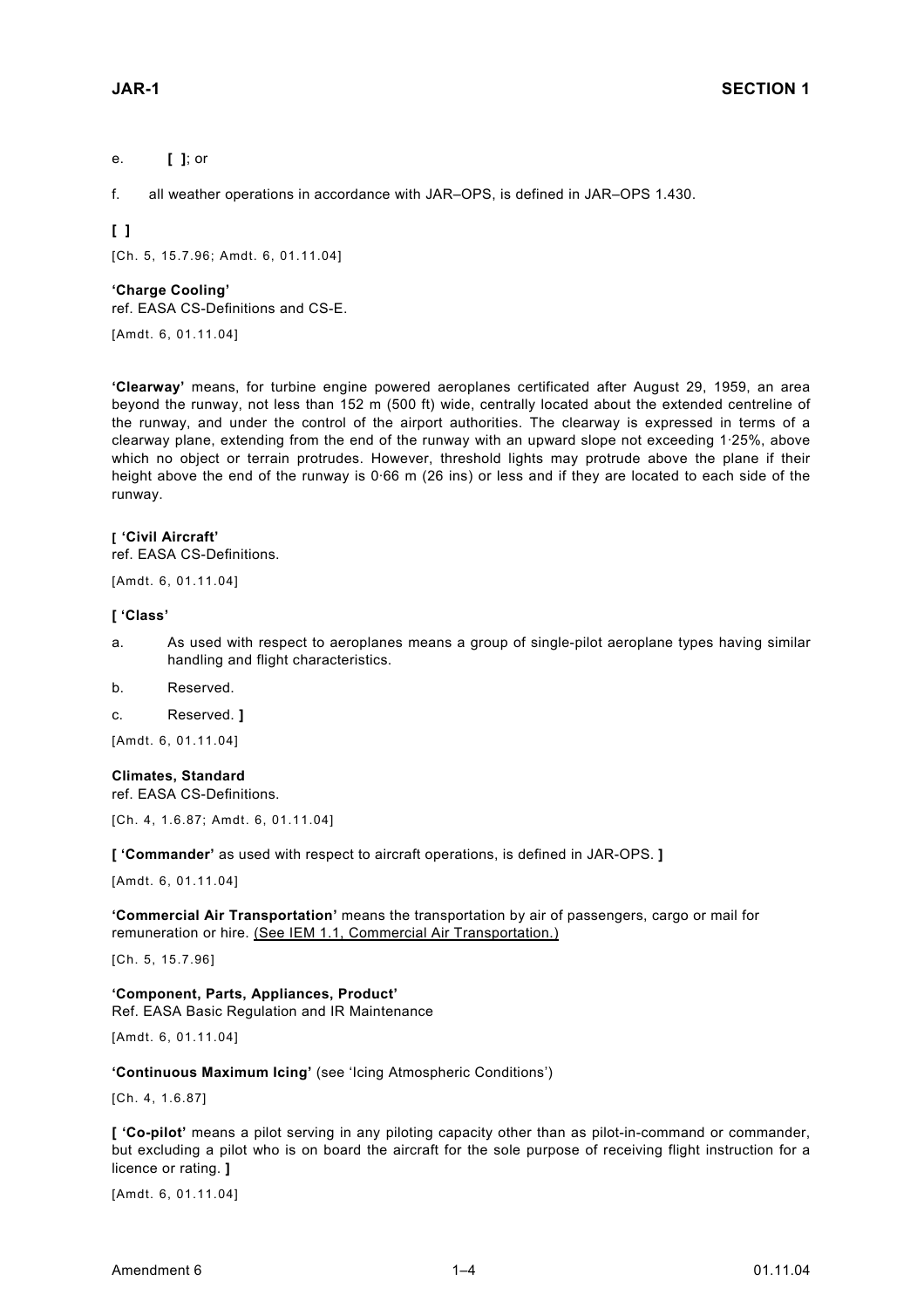**\*'Crewmember'** means a person assigned to perform duty in an aircraft during flight time.

**'Critical Altitude' [ ]** 

[Ch. 4, 1.6.87; Amdt. 6, 01.11.04]

**\*'Critical Engine'**  ref. EASA CS-Definitions.

[Amdt. 6, 01.11.04]

**'Critical Part.'** Engine Critical Part ref. EASA CS-E.

[Ch. 4, 1.6.87; Amdt. 6, 01.11.04]

**'Decision Height',** with respect to the operation of aircraft, means the wheel height above the runway elevation by which a go-around must be initiated unless adequate visual reference has been established and the aircraft position and approach path have been visually assessed as satisfactory to continue the approach and landing in safety.

[Ch. 4, 1.6.87]

**'Detent'**  ref. EASA CS-Definitions.

[Ch. 2, 4.8.80; Amdt. 6, 01.11.04]

**'Engine'**  ref. EASA CS-Definitions.

[Amdt. 6, 01.11.04]

**'Engine Dry Weight'**. **[ ]**  [Amdt. 6, 01.11.04]

**'Engine Type'. [ ]**  [Ch. 5, 15.7.96; Amdt. 6, 01.11.04]

**\*'Equivalent airspeed'** ref. EASA CS-Definitions.

[Amdt. 6, 01.11.04]

**'Exhaust Gas Temperature'** ref. EASA CS-Definitions.

[Amdt. 6, 01.11.04]

**'External load'** ref. EASA CS-Definitions.

[Ch. 5, 15.7.96; Amdt. 6, 01.11.04]

**\*'External load attaching means'**  ref. EASA CS-Definitions.

[Ch. 5, 15.7.96; Amdt. 6, 01.11.04]

**'False Start' [ ]** 

[Amdt. 6, 01.11.04]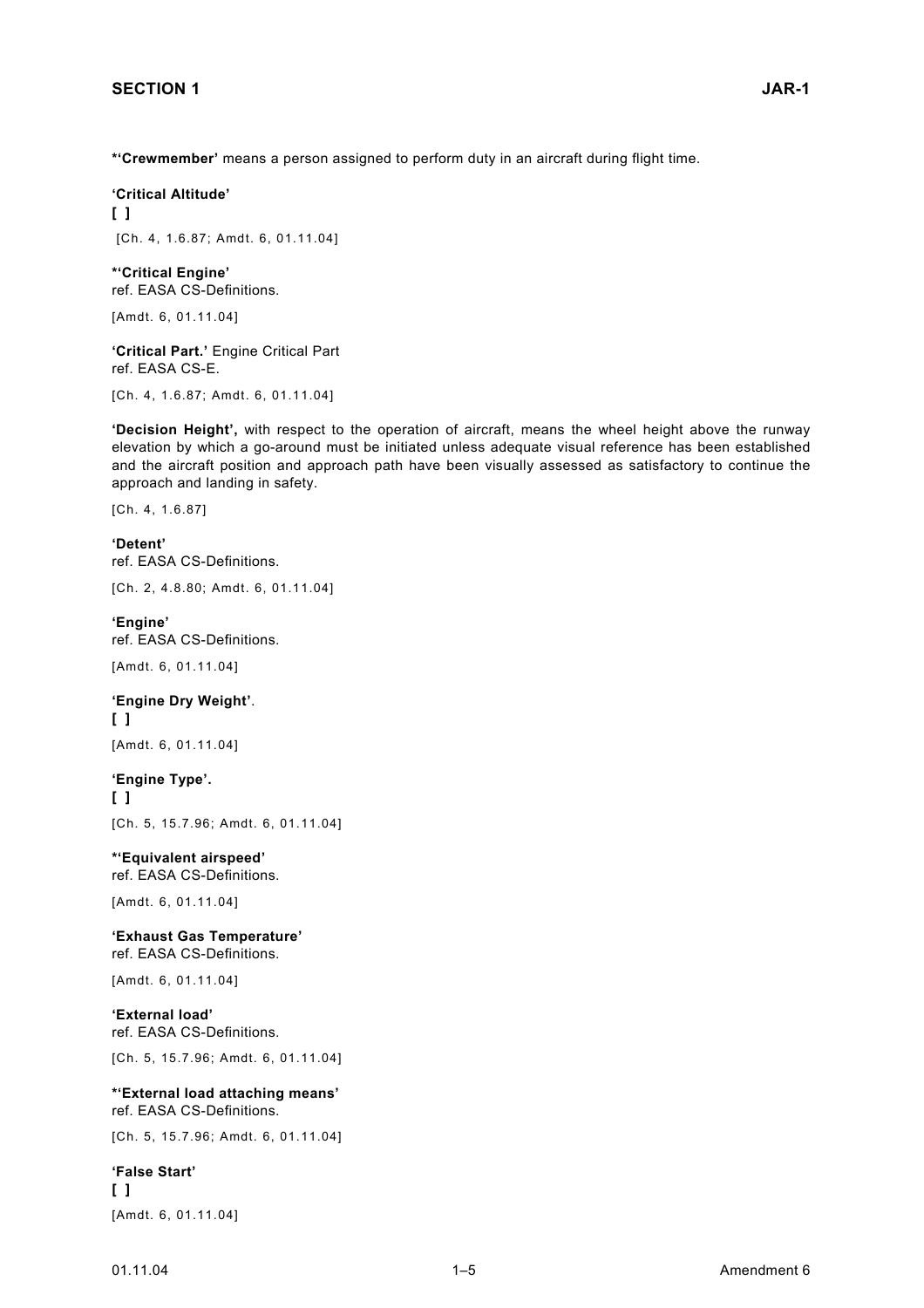#### **'Feathered Pitch'**

**[ ]**  [Amdt. 6, 01.11.04]

**'Final take-off speed'**  ref. EASA CS-Definitions.

[Ch. 5, 15.7.96; Amdt. 6, 01.11.04]

**'Fireproof.'**  ref. EASA CS-Definitions.

[Ch. 1, 30.11.77; Ch. 4, 1.6.87; Ch. 5, 15.7.96; Amdt. 6, 01.11.04]

#### **'Fire-resistant.'**

ref. EASA CS-Definitions.

[Ch. 1, 30.11.77; Ch. 4, 1.6.87; Ch. 5, 15.7.96; Amdt. 6, 01.11.04]

**'First aid oxygen'** means the additional oxygen provided for the use of passengers, who do not satisfactorily recover following subjection to excessive cabin altitudes, during which they had been provided with supplemental oxygen.

#### **'Fixed Pitch Propeller'**

**[ ]**  [Amdt. 6, 01.11.04]

#### **'Flame resistant'**

**[ ]**  [Amdt. 6, 01.11.04]

**'Flammable'**  ref. EASA CS-Definitions.

[Amdt. 6, 01.11.04]

#### **'Flap extended speed'** ref. EASA CS-Definitions.

[Amdt. 6, 01.11.04]

**'Flash resistant'**  ref. EASA CS-Definitions.

[Amdt. 6, 01.11.04]

**\*'Flight crewmember'** means a pilot, flight engineer, or flight navigator assigned to duty in an aircraft during flight time.

**'Flight Time'** as used with respect to;

- a. licensing of flight crew, is defined in JAR–FCL;
- b. aircraft operations, is defined in JAR–OPS;

#### **[ ]**

[Ch. 5, 15.7.96; Amdt. 6, 01.11.04]

#### **'Gate'**

**[ ]**  [Amdt. 6, 01.11.04]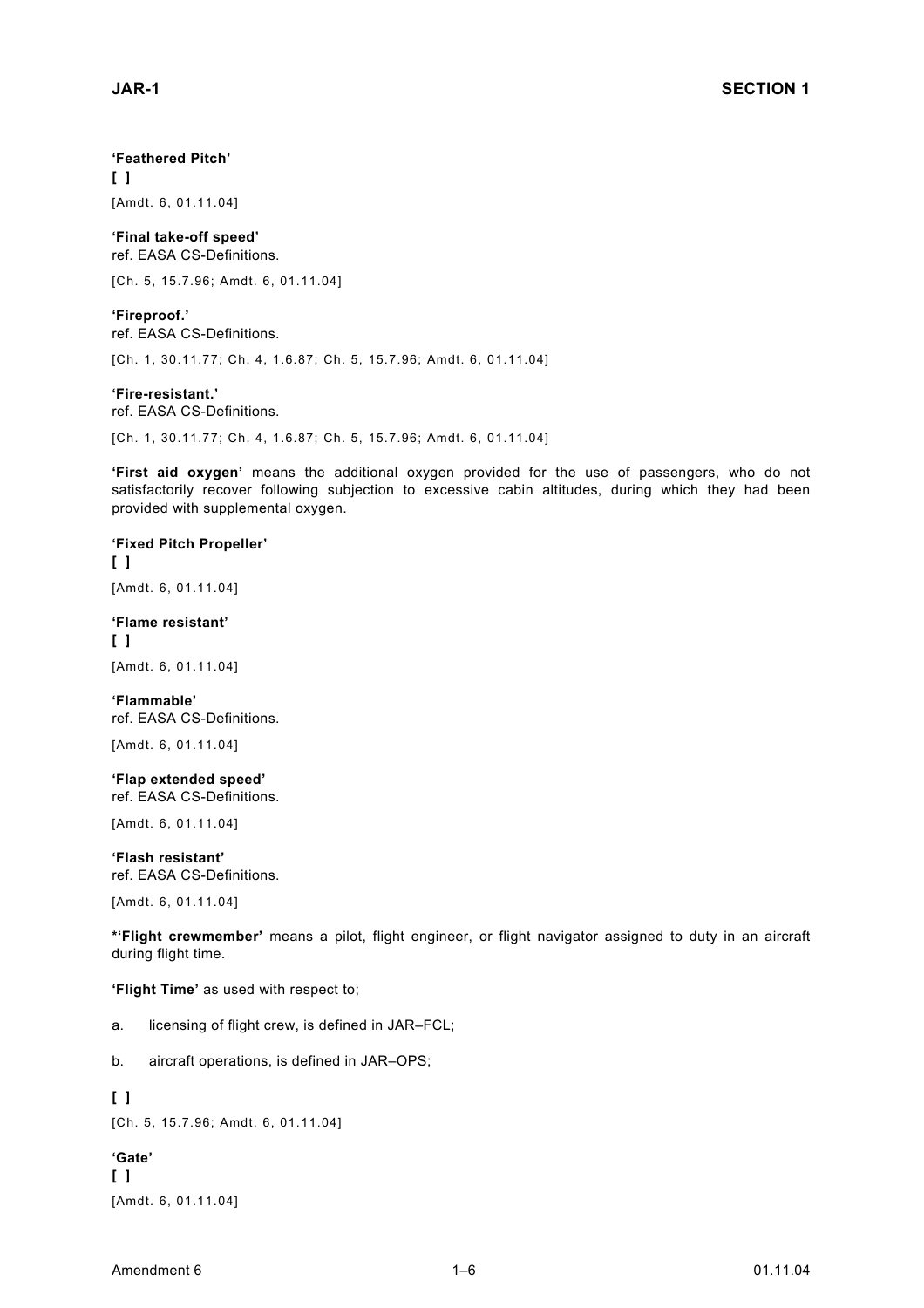**'Ground Idling Conditions' [ ]** 

[Amdt. 6, 01.11.04]

**'Gyroplane'**  ref. EASA CS-Definitions.

[Ch. 5, 15.7.96; Amdt. 6, 01.11.04]

**'Harness'**  ref. EASA CS-Definitions.

[Ch. 1, 30.11.77; Amdt. 6, 01.11.04]

**\*'Helicopter'**  ref. EASA CS-Definitions.

[Ch. 5, 15.7.96; Amdt. 6, 01.11.04]

**\*'Heliport'**  ref. EASA CS-Definitions.

[Ch. 5, 15.7.96; Amdt. 6, 01.11.04]

**'Icing Atmospheric Conditions'.** ref. EASA CS-Definitions.

[Ch. 4, 1.6.87; Amdt. 6, 01.11.04]

**\*'IFR conditions'**  ref. EASA CS-Definitions.

[Amdt. 6, 01.11.04]

**\*'Indicated airspeed'** ref. EASA CS-Definitions.

[Amdt. 6, 01.11.04]

**\*'Instrument'**  ref. EASA CS-Definitions.

[Amdt. 6, 01.11.04]

#### **'Intermittent Maximum Icing'** (see 'Icing Atmospheric Conditions')

[Ch. 4, 1.6.87]

**\*'Landing gear extended speed**' ref. EASA CS-Definitions.

[Amdt. 6, 01.11.04]

**\*'Landing gear operating speed'** ref. EASA CS-Definitions.

[Amdt. 6, 01.11.04]

#### **'Large aeroplane'** ref. EASA CS-Definitions.

[Ch. 4, 1.6.87Ch. 5, 15.7.96; Amdt. 6, 01.11.04]

**\*'Load factor'** ref. EASA CS-Definitions.

[Amdt. 6, 01.11.04]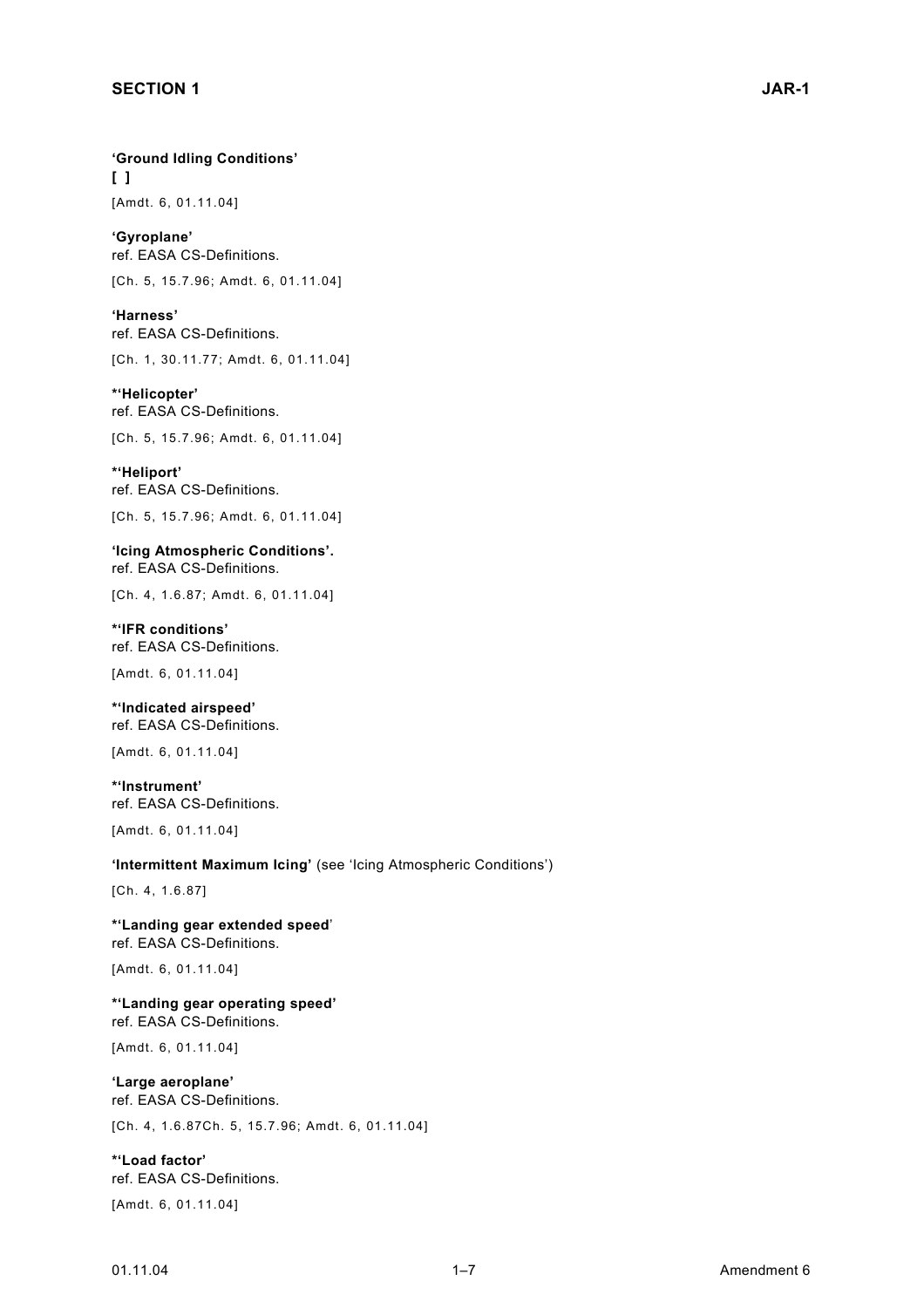**\*'Mach number'** ref. EASA CS-Definitions.

[Amdt. 6, 01.11.04]

**'Main rotor(s)'** ref. EASA CS-Definitions.

[Ch. 5, 15.7.96; Amdt. 6, 01.11.04]

**'Maintenance'**  ref. EASA IR Maintenance.

[Ch. 5, 15.7.96; Amdt. 6, 01.11.04]

**'Manifold Pressure'** ref. EASA CS-E.

[Amdt. 6, 01.11.04]

#### **'Maximum Engine Overspeed'**

ref. EASA CS-Definitions.

[Ch. 4, 1.6.87; Amdt. 6, 01.11.04]

**'Maximum Engine Overspeed(s)'** ref. EASA CS-Definitions.

[Ch. 4, 1.6.87; Amdt. 6, 01.11.04]

**'Maximum Engine Over-torque'** ref. EASA CS-Definitions.

[Ch. 4, 1.6.87; Amdt. 6, 01.11.04]

#### **'Maximum Power-turbine Overspeed'**

ref. EASA CS-Definitions.

[Ch. 4, 1.6.87; Amdt. 6, 01.11.04]

**'Maximum Exhaust Gas Overtemperature'**  ref. EASA CS-Definitions.

[Ch. 4, 1.6.87; Amdt. 6, 01.11.04]

**'Maximum Power-turbine Speed for Autorotation'**  ref. EASA CS-Definitions.

[Ch. 4, 1.6.87; Amdt. 6, 01.11.04]

**'Maximum Governed Rotational Speed'**  ref. EASA CS-Definitions.

[Ch. 4, 1.6.87; Amdt. 6, 01.11.04]

**'Maximum Permissible Rotational Speed'** (ref. EASA CS-Definitions.

[Ch. 4, 1.6.87; Amdt. 6, 01.11.04]

#### **'Maximum Propeller Overspeed'**  (ref. EASA CS-Definitions.

[Ch. 4, 1.6.87; Amdt. 6, 01.11.04]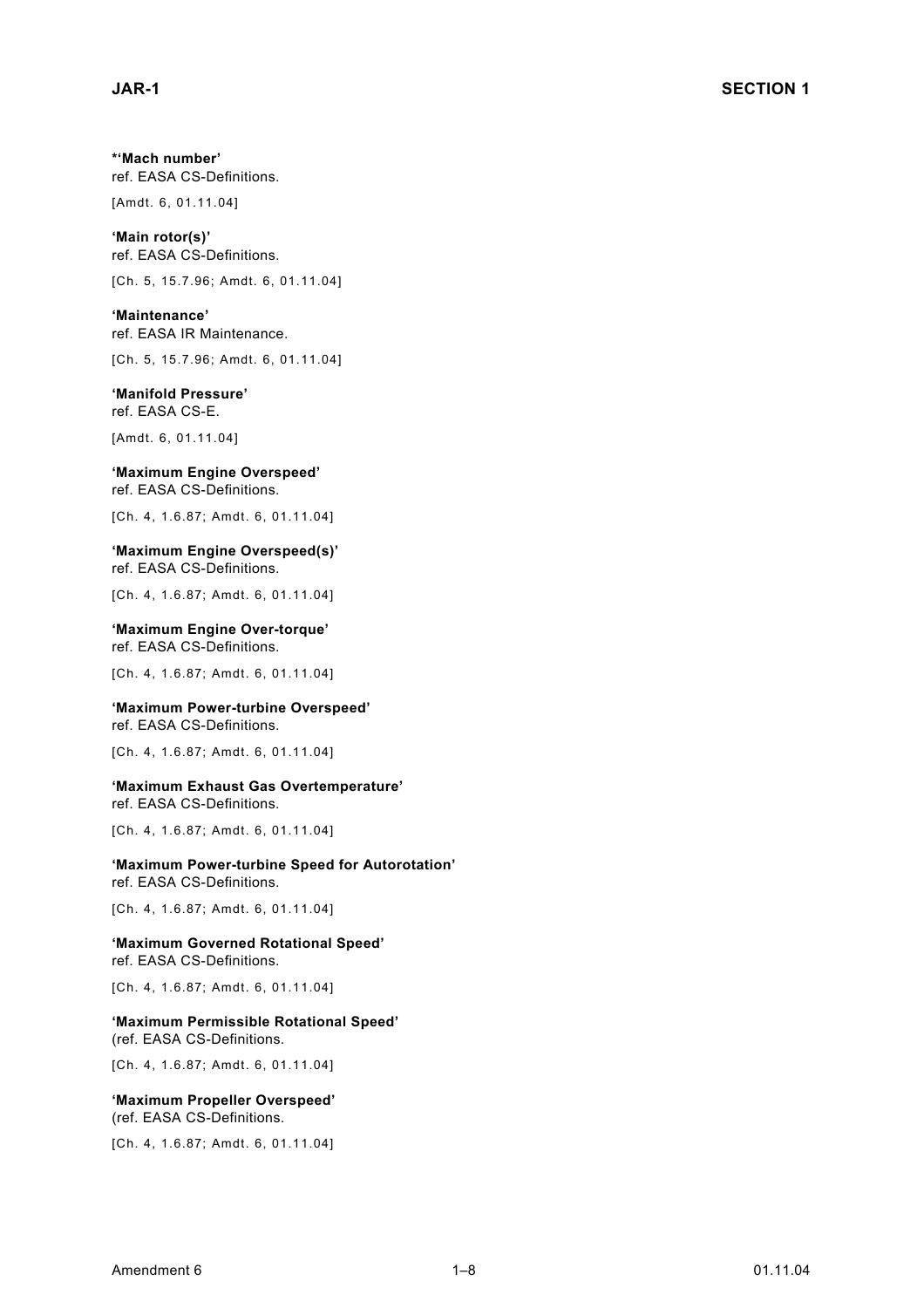['Microlight' is an aeroplane having no more than two seats, V<sub>so</sub> not exceeding 35 knots (65 KM/h) CAS, and a maximum take-off mass of no more than:-

- 300 kg for a landplane, single seater; or
- 450 kg for a landplane, two-seater; or
- 330 kg for an amphibian or floatplane, single seater; or
- 495 kg for an amphibian or floatplane, two-seater, provided that a microlight capable of operating as both a floatplane and a landplane falls below both MTOM limits, as appropriate.

Note: Foot-launched aircraft are excluded from this definition. **]**

[Amdt. 6, 01.11.04]

**'Minimum Drainage Period After a False Start' [ ]**  [Amdt. 6, 01.11.04]

**'Minimum Governed Rotational Speed'**  ref. EASA CS-Definitions.

[Ch. 4, 1.6.87; Amdt. 6, 01.11.04]

#### **'Minimum Take-off Crankshaft Rotational Speed'**

ref. EASA CS-Definitions.

[Amdt. 6, 01.11.04]

#### **'Modified Engine'**

**[ ]**  [Amdt. 6, 01.11.04]

#### **'Modified Propeller' [ ]**

[Amdt. 6, 01.11.04]

#### **'Module'.**

**[ ]**  [Amdt. 6, 01.11.04] [Ch. 4, 1.6.87]

#### **'New Engine'**

**[ ]**  [Ch. 4, 1.6.87; Amdt. 6, 01.11.04]

#### **'New Propeller'**

**[ ]**  [Ch. 4, 1.6.87; Amdt. 6, 01.11.04]

#### **'Normal operating differential pressure'**

ref. EASA CS-Definitions.

[Ch. 3, 1.7.81; Amdt. 6, 01.11.04]

#### **'Notice of Proposed Amendment'** means a notice of a proposed amendment to a JAR Code.

[Ch. 2, 4.8.80; Ch. 4, 1.6.87]

#### **'Overhauled Engine or Module' [ ]**

[Ch. 4, 1.6.87; Amdt. 6, 01.11.04]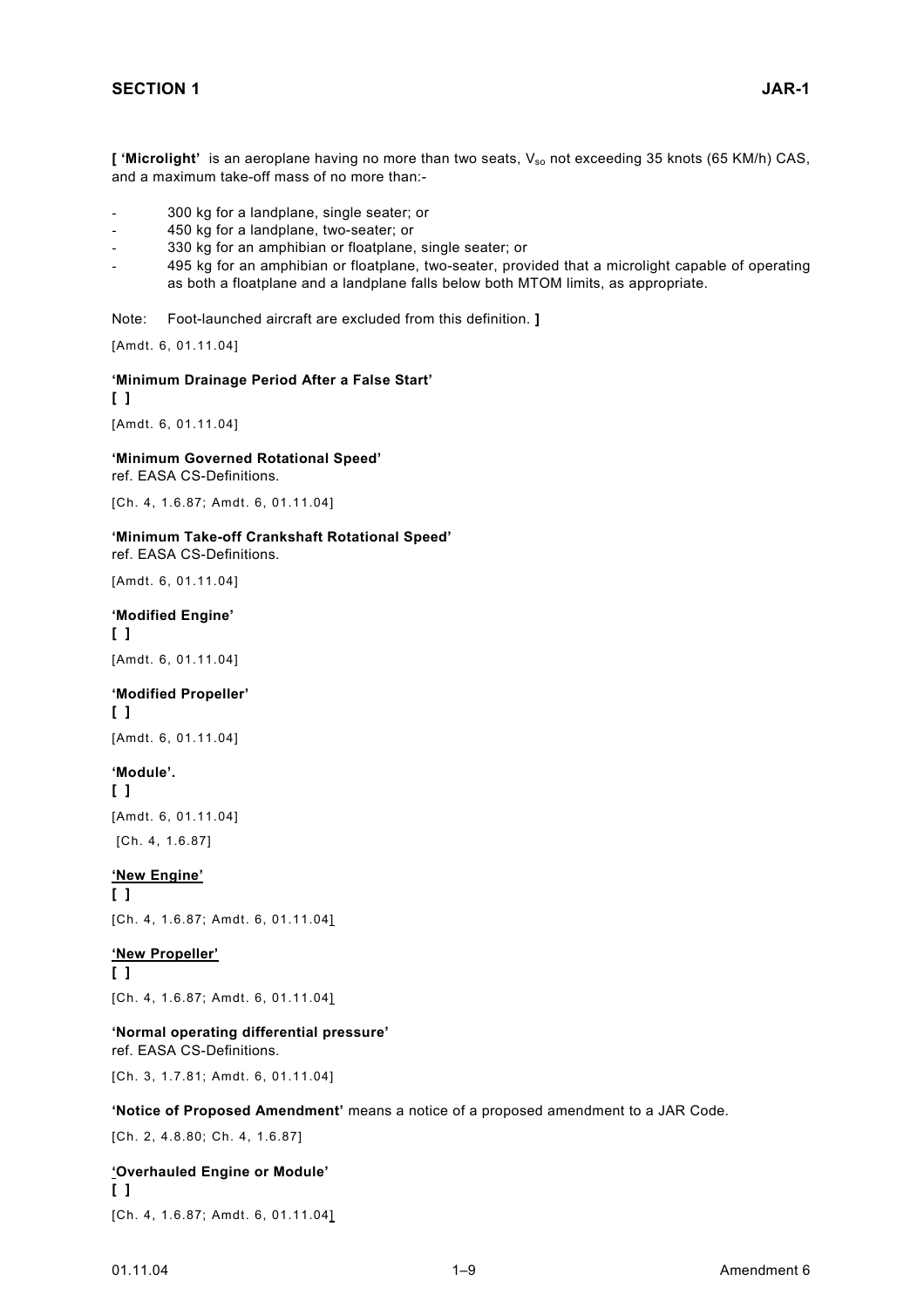#### **'Overhauled Propeller'**

**[ ]**  [Ch. 4, 1.6.87; Amdt. 6, 01.11.04]

**[ ] 'Pilot in command'** means the pilot **[** who is **]** responsible for the operation and safety of an aircraft during flight time.

[Amdt. 6, 01.11.04]

**[ 'Pilot flying (PF)'** means the pilot, who for the time being, is in charge of the controls of an aircraft. **]**

[Amdt. 6, 01.11.04]

**[ 'Pilot not flying (PNF)'** means the pilot who is assisting the *Pilot flying* in accordance with the multicrew co-operatoin concept, when the required flight cres is more than one. **]**

[Amdt. 6, 01.11.04]

#### **Piston Engines :–**

#### **Power definitions applicable to engines for aeroplanes and helicopters:–**

a. **'Take-off Power' [ ]**  b. **'Take-off Power Rating' [ ]**  c. **Maximum Continuous Power' [ ]**  d. 'Maximum Continuous Power Rating' **[ ]**  e. **'Maximum Recommended Cruising Power Conditions' [ ]**  f. **'Maximum Best Economy Cruising Power Conditions' [ ]**  [Ch. 4, 1.6.87; Amdt. 6, 01.11.04] **'Pitch Setting'**  ref. EASA CS-Definitions. [Amdt. 6, 01.11.04] **'Powered sailplane'**  ref. EASA CS-Definitions. [Ch. 2, 4.8.80; Amdt. 6, 01.11.04] **'Propeller'**  ref. EASA CS-Definitions. [Ch. 4, 1.6.87; Amdt. 6, 01.11.04] **'Propeller Equipment' [ ]**  [Amdt. 6, 01.11.04] **'Protective breathing equipment'** ref. EASA CS-Definitions. [Amdt. 6, 01.11.04]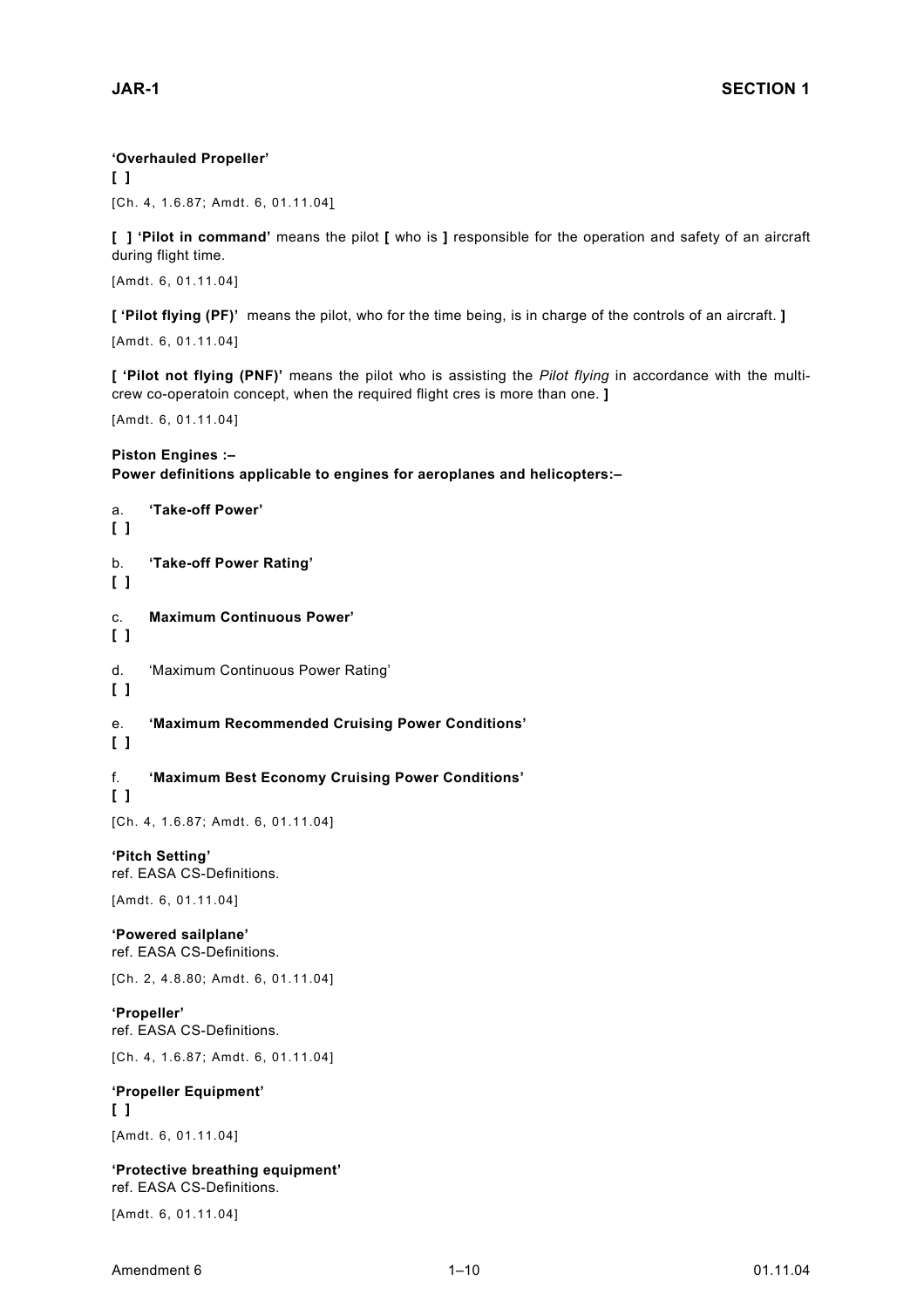**'Prototype Engine' [ ]**  [Amdt. 6, 01.11.04]

**'Prototype Propeller' [ ]**  [Amdt. 6, 01.11.04]

**'Reference landing speed'** ref. EASA CS-Definitions.

[Ch. 5, 15.7.96; Amdt. 6, 01.11.04]

#### **'Reverse Pitch' [ ]**  [Amdt. 6, 01.11.04]

**'Rotational Direction of Equipment'** ref. EASA CS-Definitions.

[Amdt. 6, 01.11.04]

**'Rotational Speed' [ ]**  [Amdt. 6, 01.11.04]

**'Rotational Speed' [ ]**  [Amdt. 6, 01.11.04]

**\*'Rotorcraft'**  ref. EASA CS-Definitions. [Ch. 5, 15.7.96; Amdt. 6, 01.11.04]

**\*'Rotorcraft-load combination'** ref. EASA CS-Definitions.

[Ch. 5, 15.7.96; Amdt. 6, 01.11.04]

**'Safety catch'**  ref. EASA CS-Definitions.

[Ch. 2, 4.8.80; Amdt. 6, 01.11.04]

**'Sailplane'**  ref. EASA CS-Definitions.

[Ch. 2, 4.8.80; Amdt. 6, 01.11.04]

**'Series Propeller' [ ]**  [Amdt. 6, 01.11.04]

**'Standard Atmosphere'** See 'Atmosphere, International Standard'.

**\*'Stopway'**  ref. EASA CS-Definitions. [Ch. 4, 1.6.87; Amdt. 6, 01.11.04]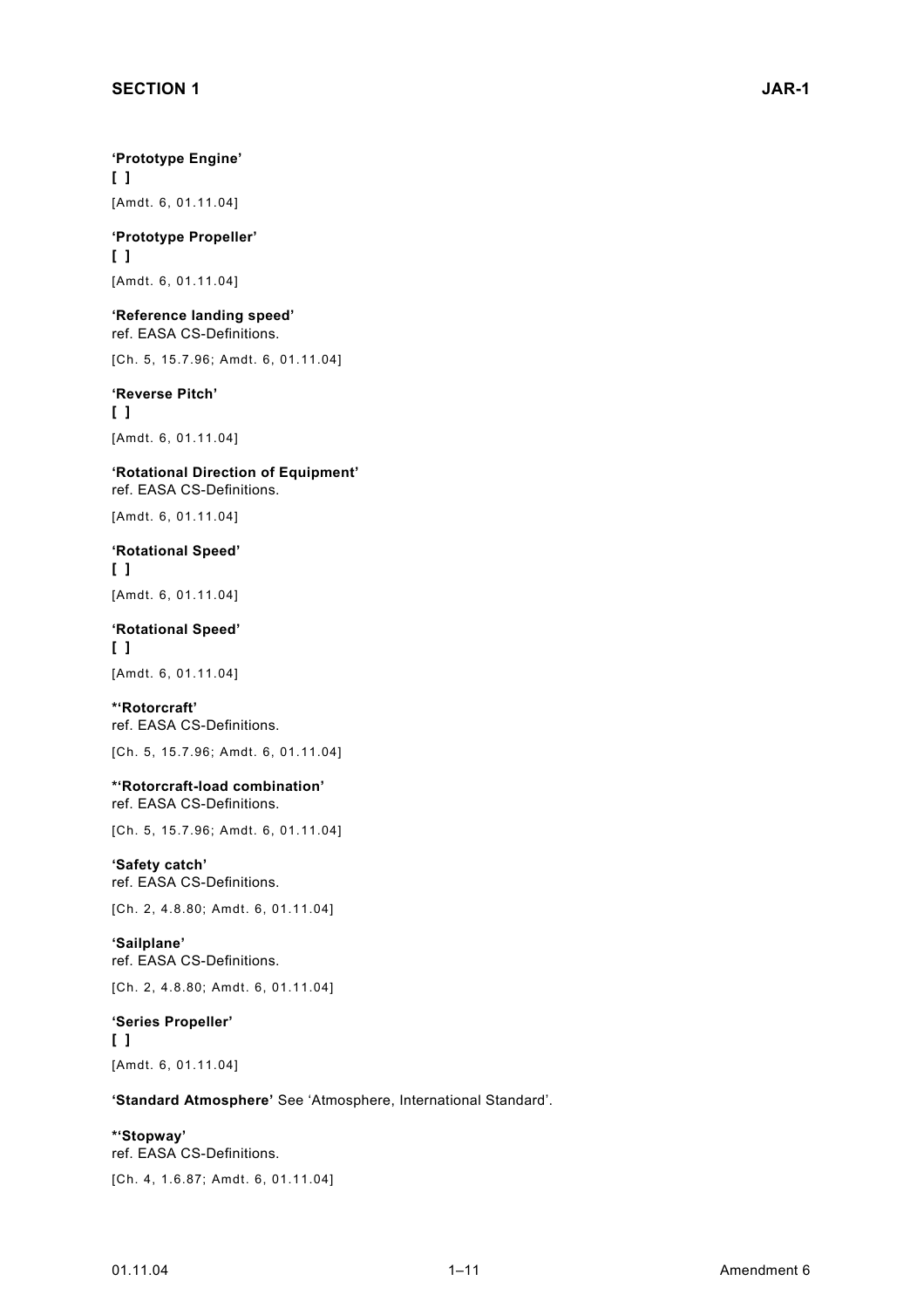#### **'Supplemental oxygen'**

ref. EASA CS-Definitions.

[Amdt. 6, 01.11.04]

#### **\*'Take-off safety speed'**

ref. EASA CS-Definitions.

[Ch. 5, 15.7.96; Amdt. 6, 01.11.04]

#### **Terms associated with probabilities (for engines):–**

NOTE: Because an Effect can only be assessed in relation to a complete aircraft and as, for airworthiness purposes, each category of Effect is related to a particular frequency of occurrence, the definitions and associated numerical values are given in aircraft terms (hours in flight).

#### **Frequency of occurrences:–**

#### a **'Reasonably Probable'**

- b. **'Remote'**
- c. **'Extremely Remote'**

ref. EASA CS-E.

[Ch. 4, 1.6.87; Amdt. 6, 01.11.04]

#### **'Total Equivalent Static Power' [ ]**

[Amdt. 6, 01.11.04]

#### **\*'True airspeed'** ref. EASA CS-Definitions.

[Ch. 2, 4.8.80; Amdt. 6, 01.11.04]

#### **Turbine Engines:–**

**Power/thrust definitions applicable to engines for aeroplanes and helicopters:–** 

- a **'[ 2½-Minute OEI ] Power and/or Thrust'**
- b. **'[ 2½-Minute OEI ] Power and/or Thrust Rating'**
- c. **'Take-off Power and/or Thrust'**.
- d. **'Take-off Power and/or Thrust Rating'**
- e. **'[ Continuous OEI ] Power and/or Thrust'**.
- f. **'[ Continuous OEI ] Power and/or Thrust Rating'**
- g. **'30-Minute [ OEI ] Power'**
- h. **'30-Minute [ OEI ] Power Rating'**
- j. **'Maximum Continuous Power and/or Thrust'**.

#### k. **'Maximum Continuous Power and/or Thrust Rating'**

#### ref. EASA CS-Definitions.

[Ch. 4, 1.6.87; Amdt. 6, 01.11.04]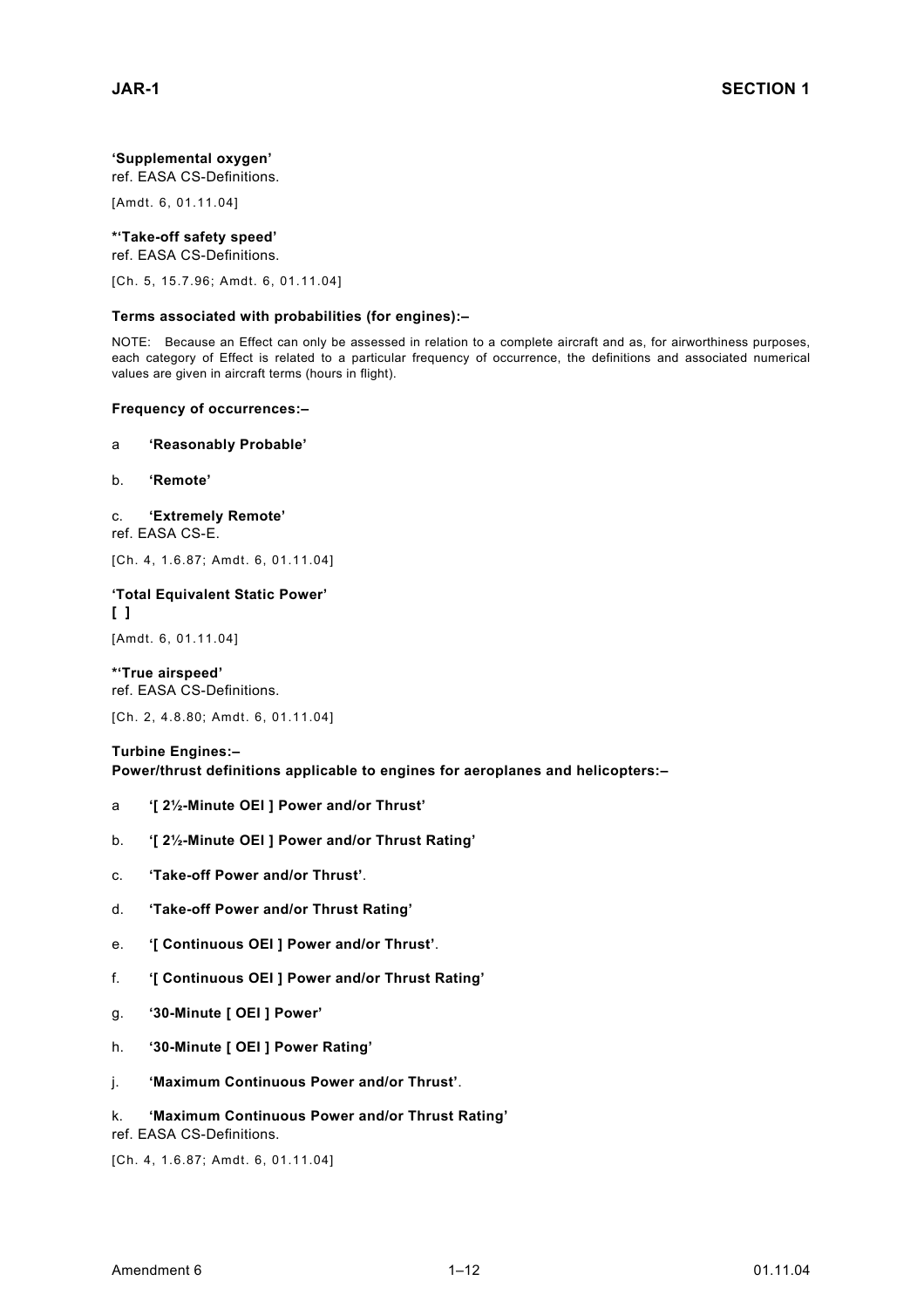### **'Variable Pitch Propellers'**

ref. EASA CS-Definitions.

[Amdt. 6, 01.11.04]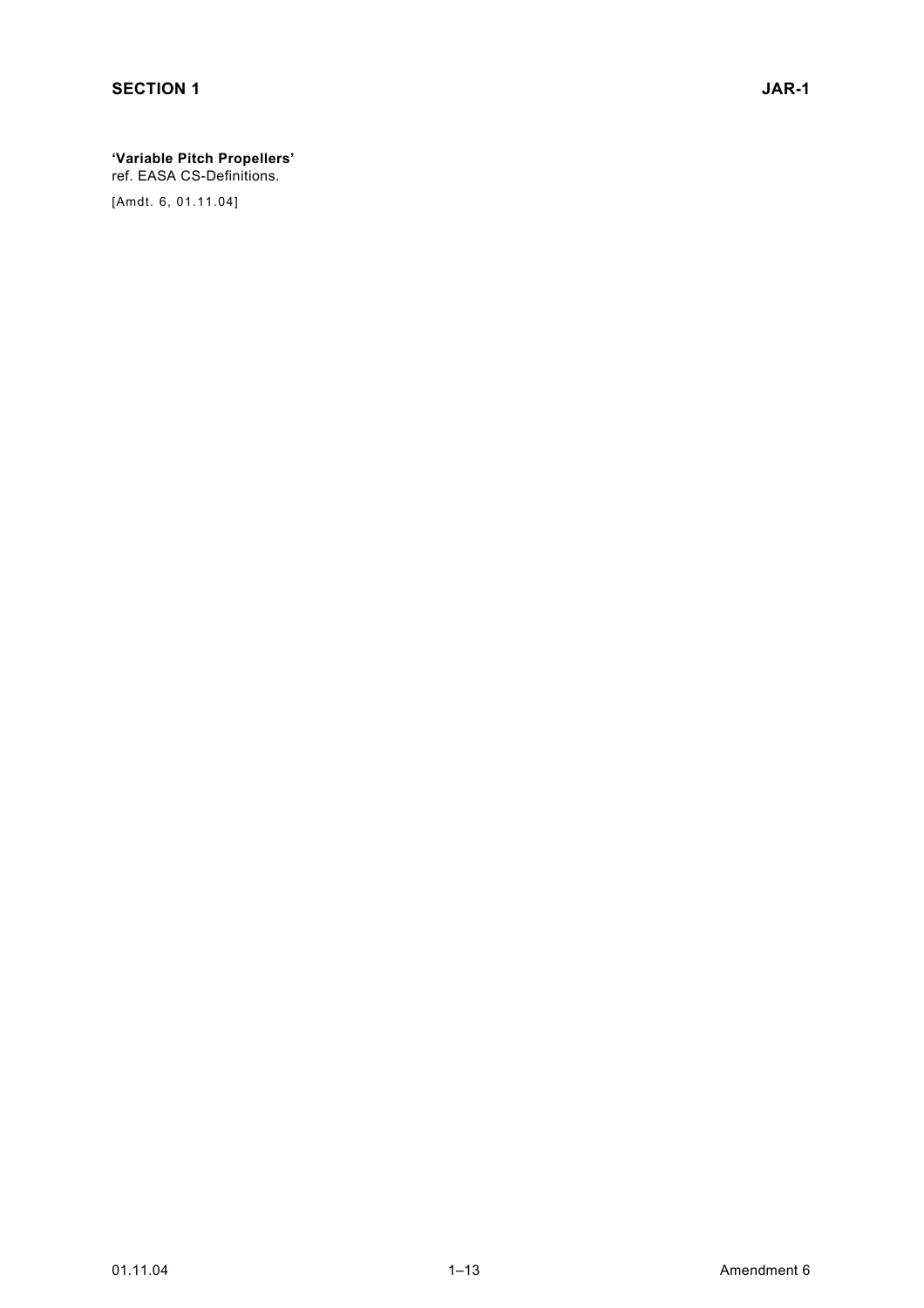*JAR 1.2 Abbreviations and symbols* 

**'ACJ'** means Advisory Circular, Joint.

**'APU'**  ref. EASA CS-Definitions. [Amdt. 6, 01.11.04]

**'BTPS'**  ref. EASA CS-Definitions. [Amdt. 6, 01.11.04]

**'BTPD'**  ref. EASA CS-Definitions. [Amdt. 6, 01.11.04]

**\*'CAS'**  ref. EASA CS-Definitions. [Amdt. 6, 01.11.04]

**\*'EAS'**  ref. EASA CS-Definitions. [Amdt. 6, 01.11.04]

**\*'IAS'**  ref. EASA CS-Definitions. [Amdt. 6, 01.11.04]

**\*'ICAO'**  ref. EASA CS-Definitions. [Amdt. 6, 01.11.04]

**#\*'IFR'**  ref. EASA CS-Definitions. [Amdt. 6, 01.11.04]

**\*'ILS'**  ref. EASA CS-Definitions. [Amdt. 6, 01.11.04]

**'JAR'** means Joint Aviation Requirements.

**'LDP'** with respect to rotorcraft means the landing decision point.

[Ch. 5, 15.7.96]

**\*'M'**  ref. EASA CS-Definitions. [Amdt. 6, 01.11.04]

**'MIL Spec'** ref. EASA CS-Definitions. [Ch. 2, 4.8.80; Amdt. 6, 01.11.04]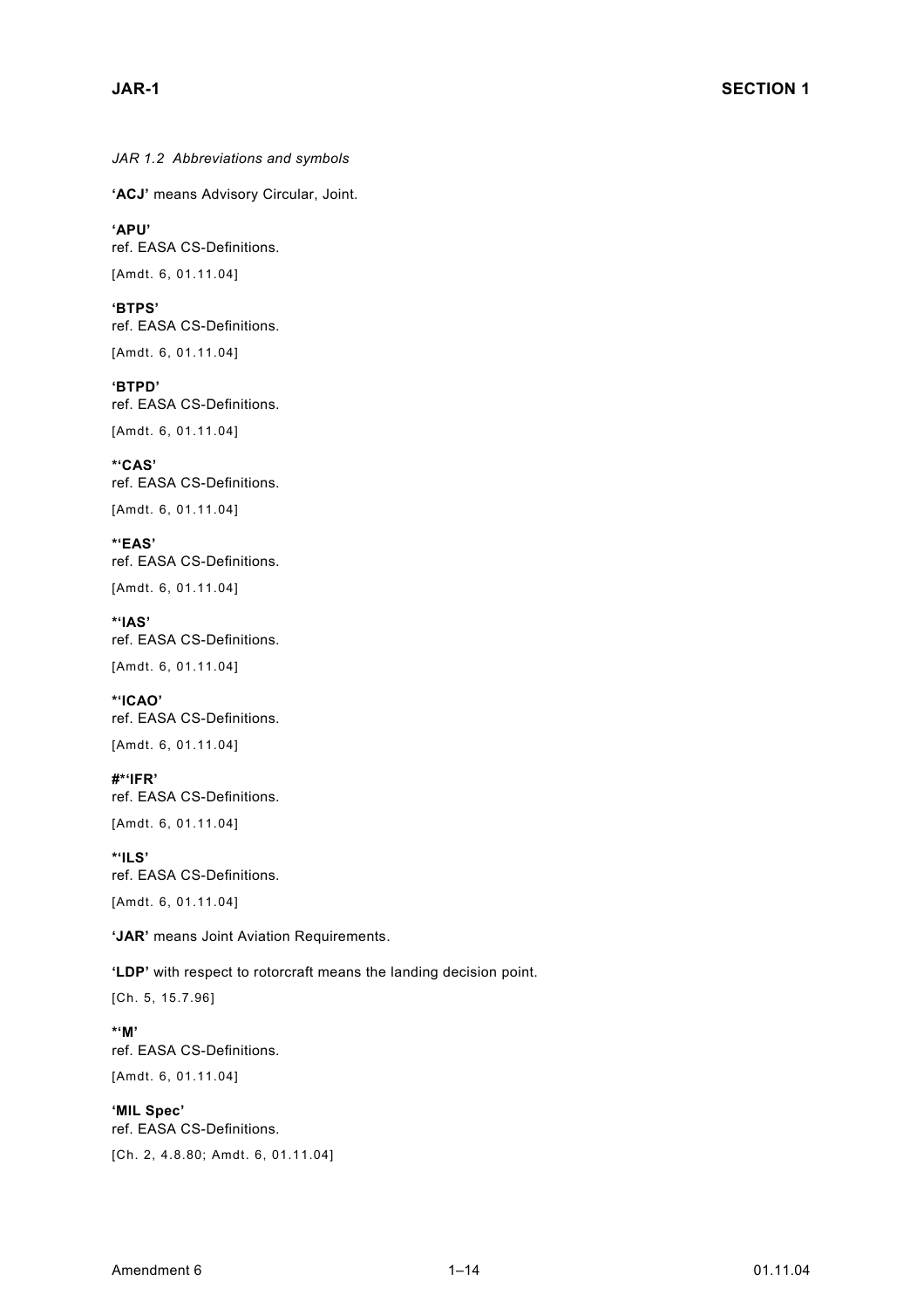#### **SECTION 1** JAR-1

**'NPA'** ref. EASA CS-Definitions. [Ch. 2, 4.8.80;Ch. 4, 1.6.87; Amdt. 6, 01.11.04]

**'NTPD'**  ref. EASA CS-Definitions. [Amdt. 6, 01.11.04]

**\*'OEI'**  ref. EASA CS-Definitions. [Ch. 5, 15.7.96; Amdt. 6, 01.11.04]

**[ 'PF'** means Pilot flying. **]**  [Amdt. 6, 01.11.04]

**[ 'PNF'** means Pilot not flying. **]**  [Amdt. 6, 01.11.04]

**'rpm'**  ref. EASA CS-Definitions. [Ch. 5, 15.7.96; Amdt. 6, 01.11.04]

**'STPD'**  ref. EASA CS-Definitions. [Amdt. 6, 01.11.04]

**'TAS'**  ref. EASA CS-Definitions.

[Amdt. 6, 01.11.04]

**'TSO'** means Technical Standard Order.

[Ch. 2, 4.8.80]

**'TDP'**  ref. EASA CS-Definitions. [Ch. 5, 15.7.96; Amdt. 6, 01.11.04]

**\*'VA'**  ref. EASA CS-Definitions. [Amdt. 6, 01.11.04]

**\*'VB'**  ref. EASA CS-Definitions. [Amdt. 6, 01.11.04]

**\*'VC'**  ref. EASA CS-Definitions. [Amdt. 6, 01.11.04]

<sup>'</sup>V<sub>D</sub>/M<sub>D</sub>' ref. EASA CS-Definitions. [Amdt. 6, 01.11.04]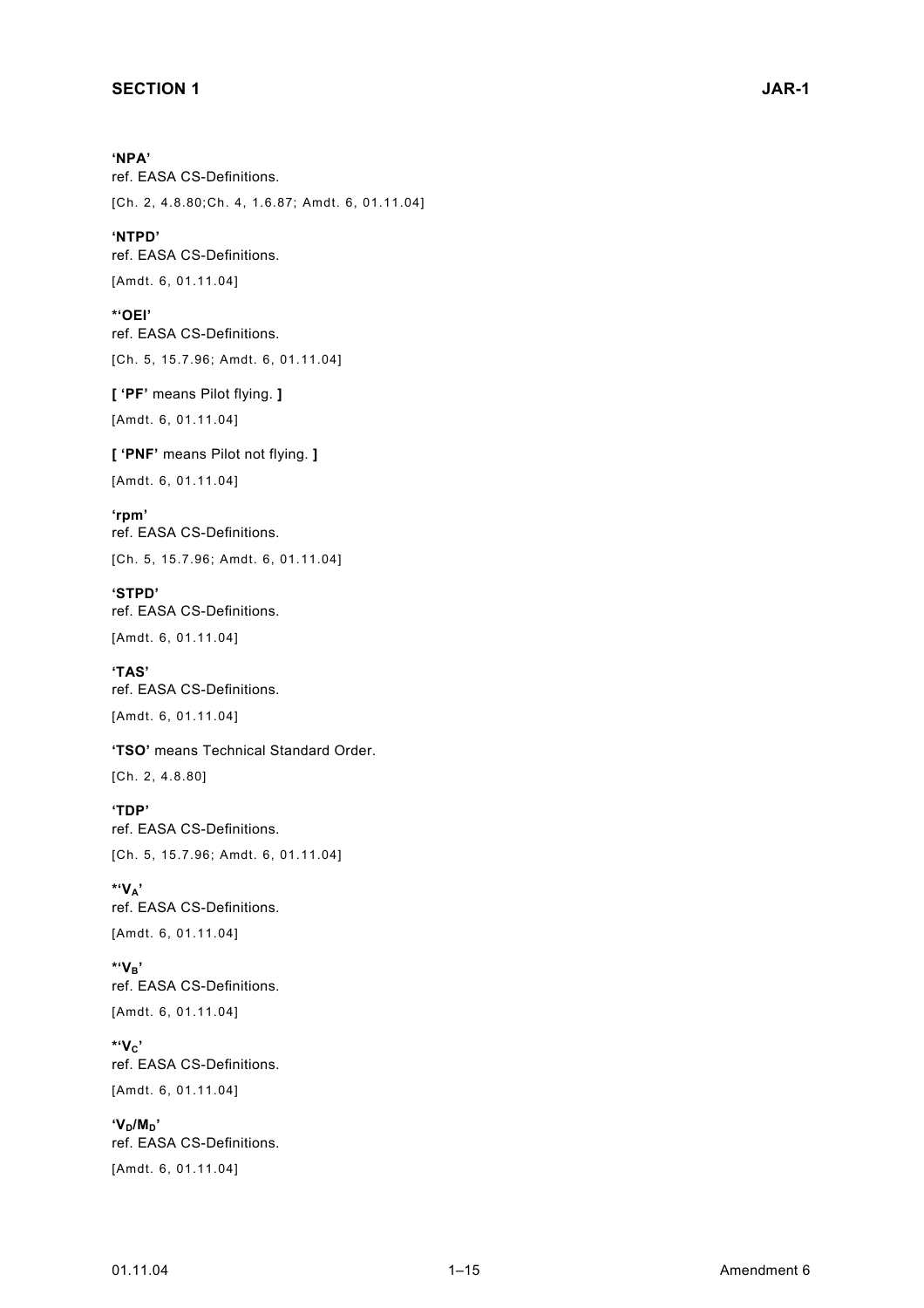**\*'VDF/MDF'**  ref. EASA CS-Definitions.

[Amdt. 6, 01.11.04]

**[ 'VEF'** ref. EASA CS-Definitions. [Amdt. 6, 01.11.04]

**\*'VF'**  ref. EASA CS-Definitions. [Amdt. 6, 01.11.04]

**'VF1'**  ref. EASA CS-Definitions. [Amdt. 6, 01.11.04]

**\*'VFC/MFC'**  ref. EASA CS-Definitions.

[Amdt. 6, 01.11.04]

**\*'VFE'**  ref. EASA CS-Definitions. [Amdt. 6, 01.11.04]

**'VFTO'**  ref. EASA CS-Definitions. [Ch. 5, 15.7.96; Amdt. 6, 01.11.04]

**#\*'VFR'**  ref. EASA CS-Definitions. [Amdt. 6, 01.11.04]

**'VH'**  ref. EASA CS-Definitions. [Ch. 2, 4.8.80; Amdt. 6, 01.11.04]

**\*'VHF'**  ref. EASA CS-Definitions. [Amdt. 6, 01.11.04]

 $*_{V_{IF}}$ ref. EASA CS-Definitions.

[Amdt. 6, 01.11.04]

**\*'VLO'**  ref. EASA CS-Definitions. [Amdt. 6, 01.11.04]

**\*'VLOF'**  ref. EASA CS-Definitions. [Amdt. 6, 01.11.04]

**\*'VMC'**  ref. EASA CS-Definitions. [Amdt. 6, 01.11.04]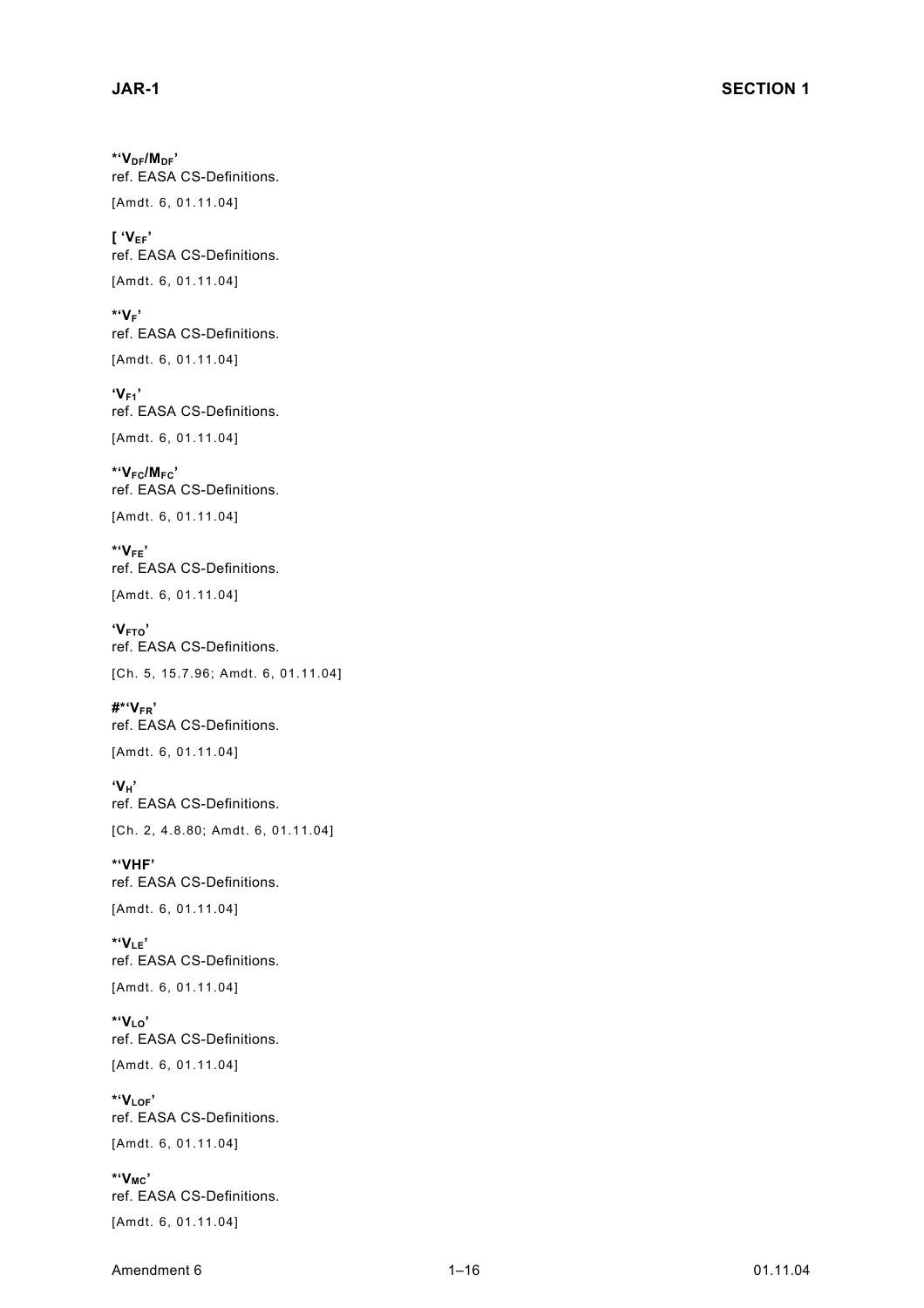'V<sub>MCA</sub>' ref. EASA CS-Definitions. [Amdt. 6, 01.11.04]

**'VMCG'**  ref. EASA CS-Definitions.

[Amdt. 6, 01.11.04]

'V<sub>MCI</sub>' ref. EASA CS-Definitions.

[Amdt. 6, 01.11.04] **\*'VMO/MMO'**

ref. EASA CS-Definitions. [Amdt. 6, 01.11.04]

**\*'VMU**  ref. EASA CS-Definitions. [Amdt. 6, 01.11.04]

**\*'VNE'**  ref. EASA CS-Definitions.

[Amdt. 6, 01.11.04]

**\*'VR'**  ref. EASA CS-Definitions. [Amdt. 6, 01.11.04]

**\*'VRA'**  ref. EASA CS-Definitions. [Amdt. 6, 01.11.04]

**'VREF'**  ref. EASA CS-Definitions. [Ch. 5, 15.7.96; Amdt. 6, 01.11.04]

 $'V_s'$ ref. EASA CS-Definitions. [Ch. 4, 1.6.87; Amdt. 6, 01.11.04]

'V<sub>so</sub>' ref. EASA CS-Definitions. [Amdt. 6, 01.11.04]

**[ VSR'** ref. EASA CS-Definitions. **]**  [Amdt. 6, 01.11.04]

**[ VSR0'** ref. EASA CS-Definitions. **]**  [Amdt. 6, 01.11.04]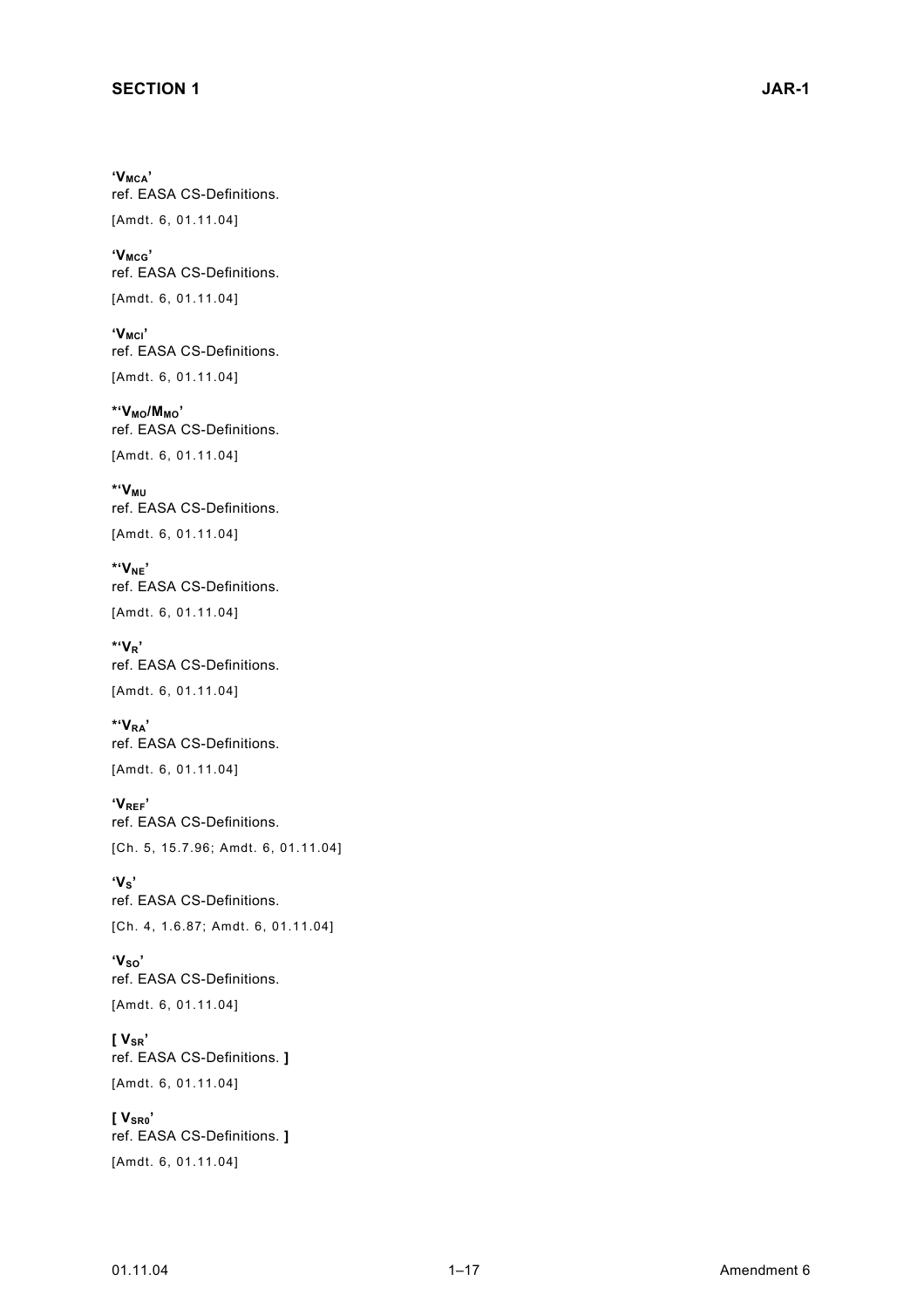**[ VSR1'** ref. EASA CS-Definitions. **]**  [Amdt. 6, 01.11.04]

**[ VSw'** ref. EASA CS-Definitions. **]**  [Amdt. 6, 01.11.04]

 $'V_{S1}'$ ref. EASA CS-Definitions. [Amdt. 6, 01.11.04]

**'VS1g'**  ref. EASA CS-22. [Ch. 4, 1.6.87; Amdt. 6, 01.11.04]

 $V_T$ ref. EASA CS-Definitions. [Ch. 3, 1.7.81; Amdt. 6, 01.11.04]

 $'V_T'$ ref. EASA CS-Definitions. [Amdt. 6, 01.11.04]

'V<sub>Tmax</sub>' ref. EASA CS-Definitions. [Ch. 1, 30.11.77; Amdt. 6, 01.11.04]

**\*'VTOSS'**  ref. EASA CS-Definitions. [Ch. 5, 15.7.96; Amdt. 6, 01.11.04]

**'VW'**  ref. EASA CS-22. [Ch. 3, 1.7.81; Amdt. 6, 01.11.04]

**\*'VY'**  ref. EASA CS-Definitions. [Ch. 2, 4.8.80; Amdt. 6, 01.11.04]

**[ 'V1'**  ref. EASA CS-Definitions. **]** [Ch. 2, 4.8.80; Amdt. 6, 01.11.04]

**\*'V2'**  ref. EASA CS-Definitions. [Amdt. 6, 01.11.04]

**\*'V2min'**  ref. EASA CS-Definitions. [Amdt. 6, 01.11.04]

**'V3'**  ref. EASA CS-Definitions. [Ch. 1, 30.11.77; Amdt. 6, 01.11.04]